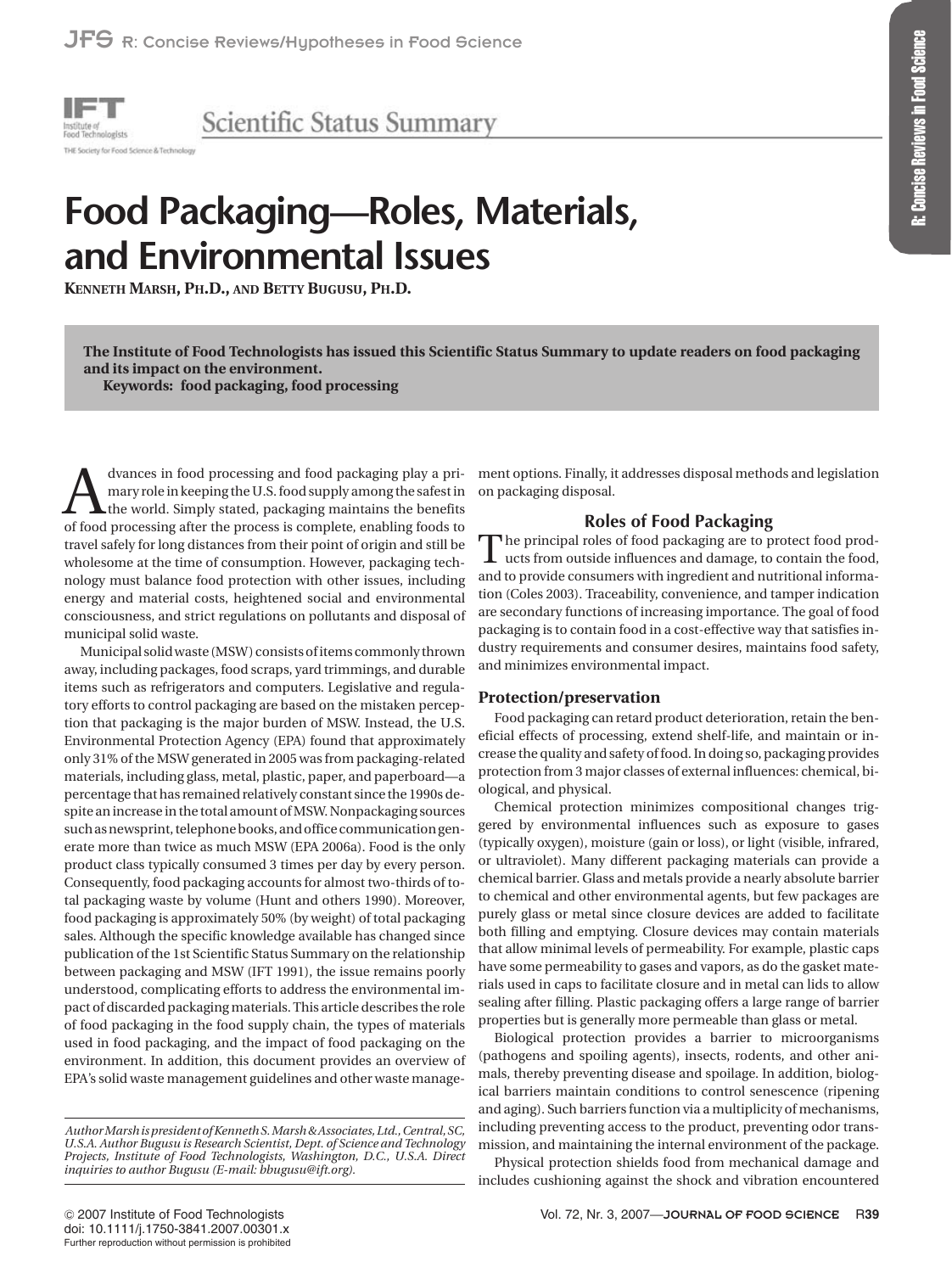during distribution. Typically developed from paperboard and corrugated materials, physical barriers resist impacts, abrasions, and crushing damage, so they are widely used as shipping containers and as packaging for delicate foods such as eggs and fresh fruits. Appropriate physical packaging also protects consumers from various hazards. For example, child-resistant closures hinder access to potentially dangerous products. In addition, the substitution of plastic packaging for products ranging from shampoo to soda bottles has reduced the danger from broken glass containers.

#### **Containment and food waste reduction**

Any assessment of food packaging's impact on the environment must consider the positive benefits of reduced food waste throughout the supply chain. Significant food wastage has been reported in many countries, ranging from 25% for food grain to 50% for fruits and vegetables (FAO 1989). Inadequate preservation/protection, storage, and transportation have been cited as causes of food waste. Packaging reduces total waste by extending the shelf-life of foods, thereby prolonging their usability. Rathje and others (1985) found that the per capita waste generated in Mexico City contained less packaging, more food waste, and one-third more total waste than generated in comparable U.S. cities. In addition, Rathje and others (1985) observed that packaged foods result in 2.5% total waste—as compared to 50% for fresh foods—in part because agricultural byproducts collected at the processing plant are used for other purposes while those generated at home are typically discarded. Therefore, packaging may contribute to the reduction of total solid waste.

## **Marketing and information**

A package is the face of a product and often is the only product exposure consumers experience prior to purchase. Consequently, distinctive or innovative packaging can boost sales in a competitive environment. The package may be designed to enhance the product image and/or to differentiate the product from the competition. For example, larger labels may be used to accommodate recipes. Packaging also provides information to the consumer. For example, package labeling satisfies legal requirements for product identification, nutritional value, ingredient declaration, net weight, and manufacturer information. Additionally, the package conveys important information about the product such as cooking instructions, brand identification, and pricing. All of these enhancements may impact waste disposal.

#### **Traceability**

The Codex Alimentarius Commission defines traceability as "the ability to follow the movement of a food through specified stage(s) of production, processing and distribution" (Codex Alimentarius Commission 2004). Traceability has 3 objectives: to improve supply management, to facilitate trace-back for food safety and quality purposes, and to differentiate and market foods with subtle or undetectable quality attributes (Golan and others 2004). Food manufacturing companies incorporate unique codes onto the package labels of their products; this allows them to track their products throughout the distribution process. Codes are available in various formats (for example, printed barcodes or electronic radio frequency identification [RFID]) and can be read manually and/or by machine.

#### **Convenience**

Convenience features such as ease of access, handling, and disposal; product visibility; resealability; and microwavability greatly influence package innovation. As a consequence, packaging plays a vital role in minimizing the effort necessary to prepare and serve

foods. Oven-safe trays, boil-in bags, and microwavable packaging enable consumers to cook an entire meal with virtually no preparation. New closure designs supply ease of opening, resealability, and special dispensing features. For example, a cookie manufacturer recently introduced a flexible bag with a scored section that provides access to the cookies. A membrane with a peelable seal covers the opening before sale and allows reclosure after opening. Advances in food packaging have facilitated the development of modern retail formats that offer consumers the convenience of 1-stop shopping and the availability of food from around the world. These convenience features add value and competitive advantages to products but may also influence the amount and type of packaging waste requiring disposal.

# **Tamper indication**

Willful tampering with food and pharmaceutical products has resulted in special packaging features designed to reduce or eliminate the risk of tampering and adulteration. Although any package can be breeched, tamper-evident features cannot easily be replaced. Tamper-evident features include banding, special membranes, breakaway closures, and special printing on bottle liners or composite cans such as graphics or text that irreversibly change upon opening. Special printing also includes holograms that cannot be easily duplicated. Tamper-evident packaging usually requires additional packaging materials, which exacerbates disposal issues, but the benefits generally outweigh any drawback. An example of a tamper-evident feature that requires no additional packaging materials is a heat seal used on medical packaging that is chemically formulated to change color when opened.

# **Other functions**

Packaging may serve other functions, such as a carrier for premiums (for example, inclusion of a gift, additional product, or coupon) or containers for household use. The potential for packaging use/reuse eliminates or delays entry to the waste stream.

# **Materials Used in Food Packaging**

Package design and construction play a significant role in de-termining the shelf life of a food product. The right selection of packaging materials and technologies maintains product quality and freshness during distribution and storage. Materials that have traditionally been used in food packaging include glass, metals (aluminum, foils and laminates, tinplate, and tin-free steel), paper and paperboards, and plastics. Moreover, a wider variety of plastics have been introduced in both rigid and flexible forms. Today's food packages often combine several materials to exploit each material's functional or aesthetic properties. As research to improve food packaging continues, advances in the field may affect the environmental impact of packaging.

The U.S. Food and Drug Administration (FDA) regulates packaging materials under section 409 of the federal Food, Drug, and Cosmetic Act. The primary method of regulation is through the food contact notification process that requires that manufacturers notify FDA 120 d prior to marketing a food contact substance (FCS) for a new use. An FCS is "any substance intended for use as a component of materials used in manufacturing, packing, packaging, transporting or holding of food if the use is not intended to have a technical effect in such food" (21 USC §348(h)(6)). All FCSs that may reasonably migrate to food under conditions of intended use are identified and regulated as food additives unless classified as generally recognized as safe (GRAS) substances.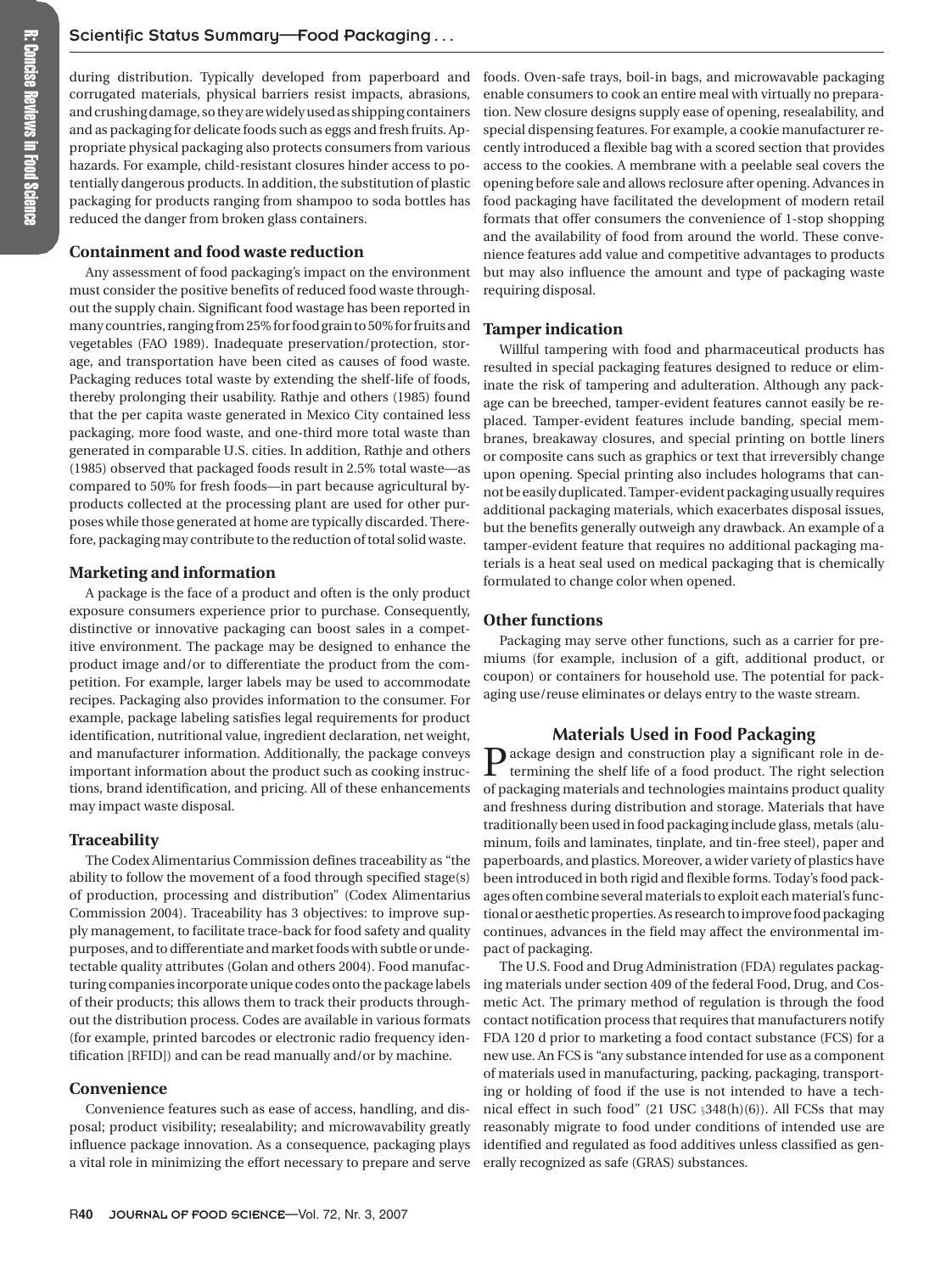#### **Glass**

Glass has an extremely long history in food packaging; the 1st glass objects for holding food are believed to have appeared around 3000 BC (Sacharow and Griffin 1980). The production of glass containers involves heating a mixture of silica (the glass former), sodium carbonate (the melting agent), and limestone/calcium carbonate and alumina (stabilizers) to high temperatures until the materials melt into a thick liquid mass that is then poured into molds. Recycled broken glass (cullet) is also used in glass manufacture and may account for as much as 60% of all raw materials. Glass containers used in food packaging are often surface-coated to provide lubrication in the production line and eliminate scratching or surface abrasion and line jams. Glass coatings also increase and preserve the strength of the bottle to reduce breakage. Improved break resistance allows manufacturers to use thinner glass, which reduces weight and is better for disposal and transportation (McKown 2000).

Because it is odorless and chemically inert with virtually all food products, glass has several advantages for food-packaging applications: It is impermeable to gases and vapors, so it maintains product freshness for a long period of time without impairing taste or flavor. The ability to withstand high processing temperatures makes glass useful for heat sterilization of both low- acid and high-acid foods. Glass is rigid, provides good insulation, and can be produced in numerous different shapes. The transparency of glass allows consumers to see the product, yet variations in glass color can protect light-sensitive contents. Finally, glass packaging benefits the environment because it is reusable and recyclable.

Like any material, glass has some disadvantages. Despite efforts to use thinner glass, its heavy weight adds to transportation costs. Another concern is its brittleness and susceptibility to breakage from internal pressure, impact, or thermal shock.

#### **Metal**

Metal is the most versatile of all packaging forms. It offers a combination of excellent physical protection and barrier properties, formability and decorative potential, recyclability, and consumer acceptance. The 2 metals most predominantly used in packaging are aluminum and steel.

**Aluminum.** Commonly used to make cans, foil, and laminated paper or plastic packaging, aluminum is a lightweight, silvery white metal derived from bauxite ore, where it exists in combination with oxygen as alumina. Magnesium and manganese are often added to aluminum to improve its strength properties (Page and others 2003). Unlike many metals, aluminum is highly resistant to most forms of corrosion; its natural coating of aluminum oxide provides a highly effective barrier to the effects of air, temperature, moisture, and chemical attack.

Besides providing an excellent barrier to moisture, air, odors, light, and microorganisms, aluminum has good flexibility and surface resilience, excellent malleability and formability, and outstanding embossing potential. It is also an ideal material for recycling because it is easy to reclaim and process into new products. Pure aluminum is used for light packaging of primarily soft-drink cans, pet food, seafood, and prethreaded closures. The main disadvantages of aluminum are its high cost compared to other metals (for example, steel) and its inability to be welded, which renders it useful only for making seamless containers.

**Aluminum foil.** Aluminum foil is made by rolling pure aluminum metal into very thin sheets, followed by annealing to achieve dead-folding properties (a crease or fold made in the film will stay in place), which allows it to be folded tightly. Moreover, aluminum foil is available in a wide range of thicknesses, with thinner foils used to wrap food and thicker foils used for trays. Like all aluminum

packaging, foil provides an excellent barrier to moisture, air, odors, light, and microorganisms. It is inert to acidic foods and does not require lacquer or other protection. Although aluminum is easily recyclable, foils cannot be made from recycled aluminum without pinhole formation in the thin sheets.

**Laminates and metallized films.** Lamination of packaging involves the binding of aluminum foil to paper or plastic film to improve barrier properties. Thin gauges facilitate application. Although lamination to plastic enables heat sealability, the seal does not completely bar moisture and air. Because laminated aluminum is relatively expensive, it is typically used to package high value foods such as dried soups, herbs, and spices. A less expensive alternative to laminated packaging is metallized film. Metallized films are plastics containing a thin layer of aluminum metal (Fellows and Axtell 2002). These films have improved barrier properties to moisture, oils, air, and odors, and the highly reflective surface of the aluminum is attractive to consumers. More flexible than laminated films, metallized films are mainly used to package snacks. Although the individual components of laminates and metallized films are technically recyclable, the difficulty in sorting and separating the material precludes economically feasible recycling.

**Tinplate.** Produced from low-carbon steel (that is, blackplate), tinplate is the result of coating both sides of blackplate with thin layers of tin. The coating is achieved by dipping sheets of steel in molten tin (hot-dipped tinplate) or by the electro-deposition of tin on the steel sheet (electrolytic tinplate). Although tin provides steel with some corrosion resistance, tinplate containers are often lacquered to provide an inert barrier between the metal and the food product. Commonly used lacquers are materials in the epoxy phenolic and oleoresinous groups and vinyl resins.

In addition to its excellent barrier properties to gases, water vapor, light, and odors, tinplate can be heat-treated and sealed hermetically, making it suitable for sterile products. Because it has good ductility and formability, tinplate can be used for containers of many different shapes. Thus, tinplate is widely used to form cans for drinks, processed foods, and aerosols; containers for powdered foods and sugar- or flour-based confections; and as package closures. Tinplate is an excellent substrate for modern metal coating and lithoprinting technology, enabling outstanding graphical decoration. Its relatively low weight and high mechanical strength make it easy to ship and store. Finally, tinplate is easily recycled many times without loss of quality and is significantly lower in cost than aluminum.

**Tin-free steel.** Also known as electrolytic chromium or chrome oxide coated steel, tin-free steel requires a coating of organic material to provide complete corrosion resistance. Even though the chrome/chrome oxide makes tin-free steel unsuitable for welding, this property makes it excellent for adhesion of coatings such as paints, lacquers, and inks. Like tinplate, tin-free steel has good formability and strength, but it is marginally less expensive than tinplate. Food cans, can ends, trays, bottle caps, and closures can all be made from tin-free steel. In addition, it can also be used to make large containers (such as drums) for bulk sale and bulk storage of ingredients or finished goods (Fellows and Axtell 2002).

#### **Plastics**

Plastics are made by condensation polymerization (polycondensation) or addition polymerization (polyaddition) of monomer units. In polycondensation, the polymer chain grows by condensation reactions between molecules and is accompanied by formation of low molecular weight byproducts such as water and methanol. Polycondensation involves monomers with at least 2 functional groups such as alcohol, amine, or carboxylic groups. In polyaddition, polymer chains grow by addition reactions, in which 2 or more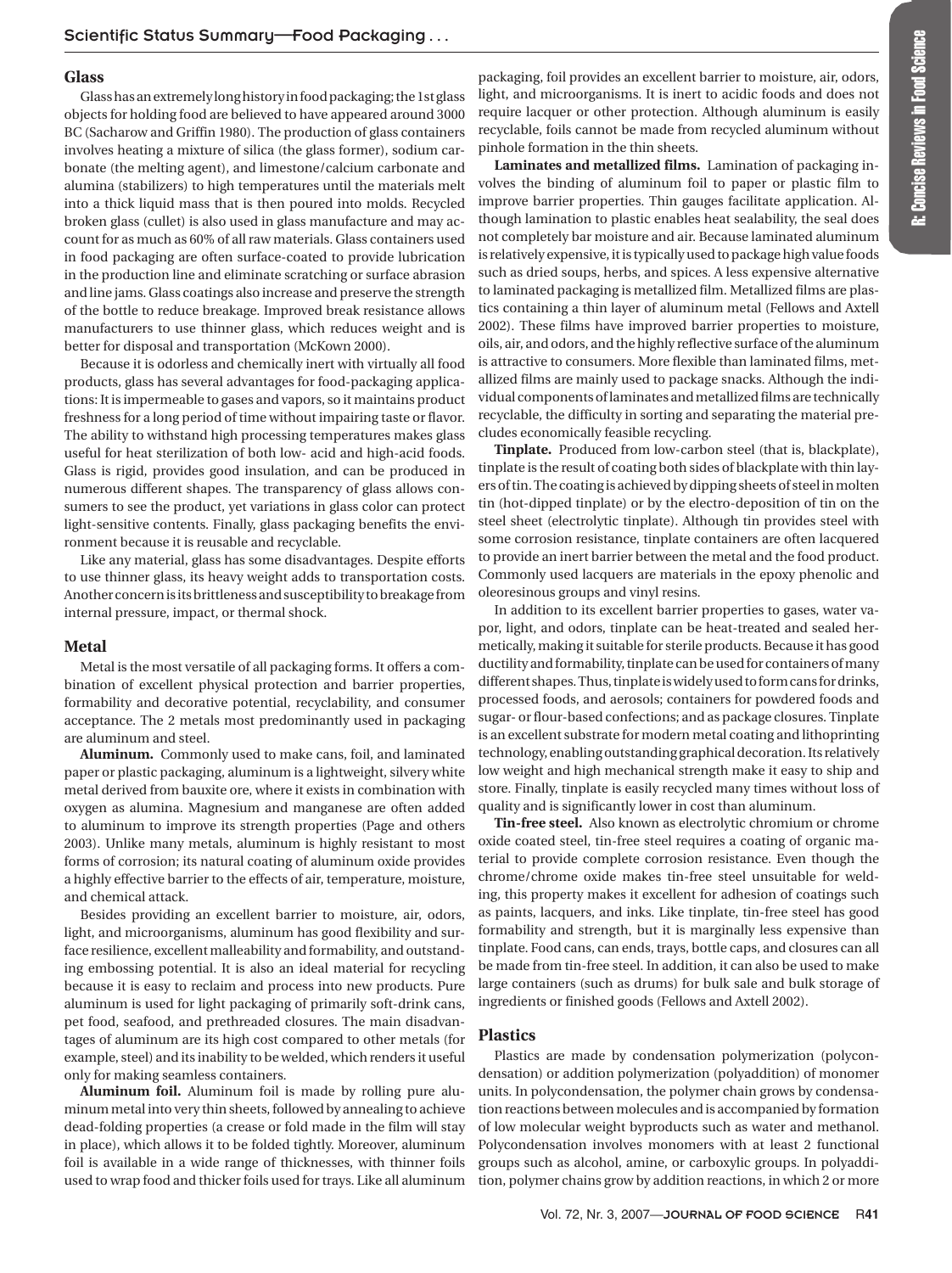molecules combine to form a larger molecule without liberation of by-products. Polyaddition involves unsaturated monomers; double or triple bonds are broken to link monomer chains. There are several advantages to using plastics for food packaging. Fluid and moldable, plastics can be made into sheets, shapes, and structures, offering considerable design flexibility. Because they are chemically resistant, plastics are inexpensive and lightweight with a wide range of physical and optical properties. In fact, many plastics are heat sealable, easy to print, and can be integrated into production processes where the package is formed, filled, and sealed in the same production line. The major disadvantage of plastics is their variable permeability to light, gases, vapors, and low molecular weight molecules.

There are 2 major categories of plastics: thermosets and thermoplastics (EPA 2006b). Thermosets are polymers that solidify or set irreversibly when heated and cannot be remolded. Because they are strong and durable, they tend to be used primarily in automobiles and construction applications such as adhesives and coatings, not in food packaging applications. On the other hand, thermoplastics are polymers that soften upon exposure to heat and return to their original condition at room temperature. Because thermoplastics can easily be shaped and molded into various products such as bottles, jugs, and plastic films, they are ideal for food packaging. Moreover, virtually all thermoplastics are recyclable (melted and reused as raw materials for production of new products), although separation poses some practical limitations for certain products. The recycling process requires separation by resin type as identified by the American Plastics Council (Table 1).

There have been some health concerns regarding residual monomer and components in plastics, including stabilizers, plasticizers, and condensation components such as bisphenol A. Some of these concerns are based on studies using very high intake levels; others have no scientific basis. To ensure public safety, FDA carefully reviews and regulates substances used to make plastics and other packaging materials. Any substance that can reasonably be expected to migrate into food is classified as an indirect food additive subject to FDA regulations. A threshold of regulation—defined as a specific level of dietary exposure that typically induces toxic effects and therefore poses negligible safety concerns (21 CFR §170.39)—may be used to exempt substances used in food contact materials from regulation as food additives. FDA revisits the threshold level if new scientific information raises concerns. Furthermore, FDA advises consumers to use plastics for intended purposes in accordance with the manufacturer's directions to avoid unintentional safety concerns.

Despite these safety concerns, the use of plastics in food packaging has continued to increase due to the low cost of materials and functional advantages (such as thermosealability, microwavability, optical properties, and unlimited sizes and shapes) over traditional materials such as glass and tinplate (Lopez-Rubio and others 2004).

| Table 1 - Resin identification codes for plastic recycling |  |
|------------------------------------------------------------|--|
|------------------------------------------------------------|--|

| <b>Resin</b>               |   | Amount<br>generated<br>Code (thousand tons) (thousand tons) | Amount<br>recycled |
|----------------------------|---|-------------------------------------------------------------|--------------------|
| Polyethylene terephthalate |   | 2860                                                        | 540                |
| High-density polyethylene  | 2 | 5890                                                        | 520                |
| Polyvinyl chloride         | 3 | 1640                                                        |                    |
| Low-density polyethylene   | 4 | 6450                                                        | 190 <sup>a</sup>   |
| Polypropylene              | 5 | 4000                                                        | 10                 |
| Polystyrene                | 6 | 2590                                                        |                    |
| Other resins               | 7 | 5480                                                        | 390                |

Source: American Plastics Council (2006b) and EPA (2006a). aIncludes linear low-density polyethylene.

Multiple types of plastics are being used as materials for packaging food, including polyolefin, polyester, polyvinyl chloride, polyvinylidene chloride, polystyrene, polyamide, and ethylene vinyl alcohol. Although more than 30 types of plastics have been used as packaging materials (Lau and Wong 2000), polyolefins and polyesters are the most common.

**Polyolefins.** Polyolefin is a collective term for polyethylene and polypropylene, the 2 most widely used plastics in food packaging, and other less popular olefin polymers. Polyethylene and polypropylene both possess a successful combination of properties, including flexibility, strength, lightness, stability, moisture and chemical resistance, and easy processability, and are well suited for recycling and reuse.

The simplest and most inexpensive plastic made by addition polymerization of ethylene is polyethylene. There are 2 basic categories of polyethylene: high density and low density. High-density polyethylene is stiff, strong, tough, resistant to chemicals and moisture, permeable to gas, easy to process, and easy to form. It is used to make bottles for milk, juice, and water; cereal box liners; margarine tubs; and grocery, trash, and retail bags. Low-density polyethylene is flexible, strong, tough, easy to seal, and resistant to moisture. Because low-density polyethylene is relatively transparent, it is predominately used in film applications and in applications where heat sealing is necessary. Bread and frozen food bags, flexible lids, and squeezable food bottles are examples of low-density polyethylene. Polyethylene bags are sometimes reused (both for grocery and nongrocery retail). Of the 2 categories of polyethylene, high-density polyethylene containers, especially milk bottles, are the most recycled among plastic packages.

Harder, denser, and more transparent than polyethylene, polypropylene has good resistance to chemicals and is effective at barring water vapor. Its high melting point (160 ◦C) makes it suitable for applications where thermal resistance is required, such as hot-filled and microwavable packaging. Popular uses include yogurt containers and margarine tubs. When used in combination with an oxygen barrier such as ethylene vinyl alcohol or polyvinylidene chloride, polypropylene provides the strength and moisture barrier for catsup and salad dressing bottles.

**Polyesters.** Polyethylene terephthalate (PET or PETE), polycarbonate, and polyethylene naphthalate (PEN) are polyesters, which are condensation polymers formed from ester monomers that result from the reaction between carboxylic acid and alcohol. The most commonly used polyester in food packaging is PETE.

*Polyethylene terephthalate.* Formed when terephthalic acid reacts with ethylene glycol, PETE provides a good barrier to gases (oxygen and carbon dioxide) and moisture. It also has good resistance to heat, mineral oils, solvents, and acids, but not to bases. Consequently, PETE is becoming the packaging material of choice for many food products, particularly beverages and mineral waters. The use of PETE to make plastic bottles for carbonated drinks is increasing steadily (van Willige and others 2002). The main reasons for its popularity are its glass-like transparency, adequate gas barrier for retention of carbonation, light weight, and shatter resistance. The 3 major packaging applications of PETE are containers (bottles, jars, and tubs), semirigid sheets for thermoforming (trays and blisters), and thin-oriented films (bags and snack food wrappers). PETE exists both as an amorphous (transparent) and a semicrystalline (opaque and white) thermoplastic material. Amorphous PETE has better ductility but less stiffness and hardness than semicrystalline PETE, which has good strength, ductility, stiffness, and hardness. Recycled PETE from soda bottles is used as fibers, insulation, and other nonfood packaging applications.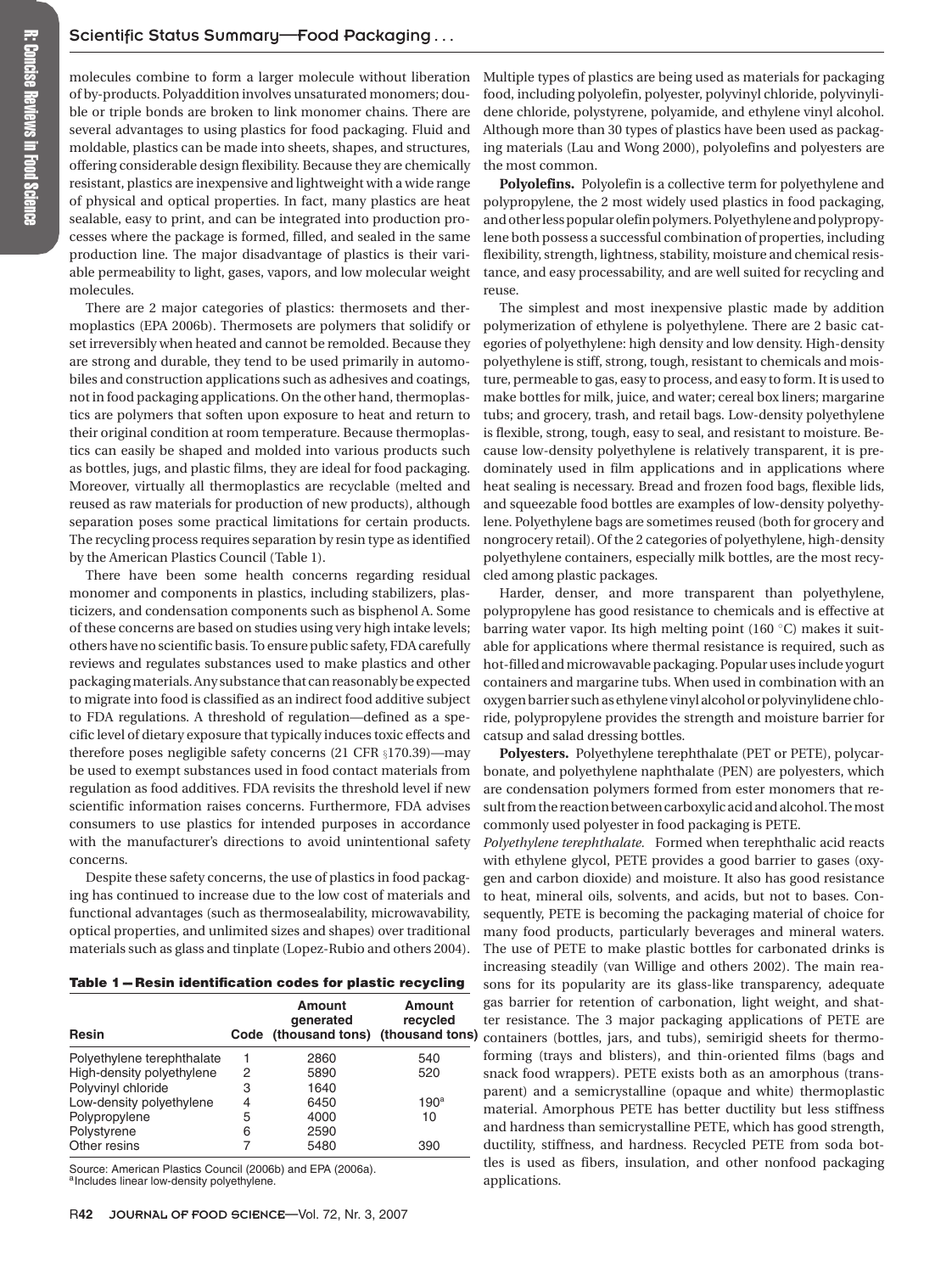*Polycarbonate.* Polycarbonate is formed by polymerization of a sodium salt of bisphenol acid with carbonyl dichloride (phosgene). Clear, heat resistant, and durable, it is mainly used as a replacement for glass in items such as large returnable/refillable water bottles and sterilizable baby bottles. Care must be taken when cleaning polycarbonate because using harsh detergents such as sodium hypochlorite is not recommended because they catalyze the release of bisphenol A, a potential health hazard. An extensive literature analysis by vom Saal and Hughes (2005) suggests the need for a new risk assessment for the low-dose effects of this compound.

*Polyethylene naphthalate.* PEN is a condensation polymer of dimethyl naphthalene dicarboxylate and ethylene glycol. It is a relatively new member of the polyester family with excellent performance because of its high glass transition temperature. PEN's barrier properties for carbon dioxide, oxygen, and water vapor are superior to those of PETE, and PEN provides better performance at high temperatures, allowing hot refills, rewashing, and reuse. However, PEN costs 3 to 4 times more than PETE. Because PEN provides protection against transfer of flavors and odors, it is well suited for manufacturing bottles for beverages such as beer.

**Polyvinyl chloride.** Polyvinyl chloride (PVC), an addition polymer of vinyl chloride, is heavy, stiff, ductile, and a medium strong, amorphous, transparent material. It has excellent resistance to chemicals (acids and bases), grease, and oil; good flow characteristics; and stable electrical properties. Although PVC is primarily used in medical and other nonfood applications, its food uses include bottles and packaging films. Because it is easily thermoformed, PVC sheets are widely used for blister packs such as those for meat products and unit dose pharmaceutical packaging.

PVC can be transformed into materials with a wide range of flexibility with the addition of plasticizers such as phthalates, adipates, citrates, and phosphates. Phthalates are mainly used in nonfood packaging applications such as cosmetics, toys, and medical devices. Safety concerns have emerged over the use of phthalates in certain products, such as toys (FDA 2002; Shea 2003; European Union 2005). Because of these safety concerns, phthalates are not used in food packaging materials in the United States (HHS 2005); instead, alternative nonphthalate plasticizers such as adipates are used. For example, di-(2-ethylhexyl) adipate (DEHA) is used in the manufacture of plastic cling wraps. These alternative plasticizers also have the potential to leach into food but at lower levels than phthalates. Low levels of DEHA have shown no toxicity in animals. Finally, PVC is difficult to recycle because it is used for such a variety of products, which makes it difficult to identify and separate. In addition, incineration of PVC presents environmental problems because of its chlorine content.

**Polyvinylidene chloride.** Polyvinylidene chloride (PVdC) is an addition polymer of vinylidene chloride. It is heat sealable and serves as an excellent barrier to water vapor, gases, and fatty and oily products. It is used in flexible packaging as a monolayer film, a coating, or part of a co-extruded product. Major applications include packaging of poultry, cured meats, cheese, snack foods, tea, coffee, and confectionary. It is also used in hot filling, retorting, low-temperature storage, and modified atmosphere packaging. PVdC contains twice the amount of chlorine as PVC and therefore also presents problems with incineration.

**Polystyrene.** Polystyrene, an addition polymer of styrene, is clear, hard, and brittle with a relatively low melting point. It can be mono-extruded, co-extruded with other plastics, injection molded, or foamed to produce a range of products. Foaming produces an opaque, rigid, lightweight material with impact protection and thermal insulation properties. Typical applications include protective packaging such as egg cartons, containers, disposable plastic silver-

ware, lids, cups, plates, bottles, and food trays. In expanded form, polystyrene is used for nonfood packaging and cushioning, and it can be recycled or incinerated.

**Polyamide.** Commonly known as nylon (a brand name for a range of products produced by DuPont), polyamides were originally used in textiles. Formed by a condensation reaction between diamine and diacid, polyamides are polymers in which the repeating units are held together by amide links. Different types of polyamides are characterized by a number that relates to the number of carbons in the originating monomer. For example, nylon-6 has 6 carbons and is typically used in packaging. It has mechanical and thermal properties similar to PETE, so it has similar usefulness, such as boil-in bag packaging. Nylon also offers good chemical resistance, toughness, and low gas permeability.

**Ethylene vinyl alcohol.** Ethylene vinyl alcohol (EVOH) is a copolymer of ethylene and vinyl alcohol. It is an excellent barrier to oil, fat, and oxygen. However, EVOH is moisture sensitive and is thus mostly used in multilayered co-extruded films in situation where it is not in direct contact with liquids.

**Laminates and co-extrusions.** Plastic materials can be manufactured either as a single film or as a combination of more than 1 plastic. There are 2 ways of combining plastics: lamination and co-extrusion. Lamination involves bonding together 2 or more plastics or bonding plastic to another material such as paper or aluminum (as discussed in the section on metal). Bonding is commonly achieved by use of water-, solvent-, or solids-based adhesives. After the adhesives are applied to 1 film, 2 films are passed between rollers to pressure bond them together. Lamination using laser rather than adhesives has also been used for thermoplastics (Kirwan and Strawbridge 2003). Lamination enables reverse printing, in which the printing is buried between layers and thus not subject to abrasion, and can add or enhance heat sealability.

In co-extrusion, 2 or more layers of molten plastics are combined during the film manufacture. This process is more rapid (requires 1 step in comparison to multiple steps with lamination) but requires materials that have thermal characteristics that allow co-extrusion. Because co-extrusion and lamination combine multiple materials, recycling is complicated. However, combining materials results in the additive advantage of properties from each individual material and often reduces the total amount of packaging material required. Therefore, co-extrusion and lamination can be sources of packaging reduction.

#### **Paper and paperboard**

The use of paper and paperboards for food packaging dates back to the 17th century with accelerated usage in the later part of the 19th century (Kirwan 2003). Paper and paperboard are sheet materials made from an interlaced network of cellulose fibers derived from wood by using sulfate and sulfite. The fibers are then pulped and/or bleached and treated with chemicals such as slimicides and strengthening agents to produce the paper product. FDA regulates the additives used in paper and paperboard food packaging (21 CFR Part 176). Paper and paperboards are commonly used in corrugated boxes, milk cartons, folding cartons, bags and sacks, and wrapping paper. Tissue paper, paper plates, and cups are other examples of paper and paperboard products.

**Paper.** Plain paper is not used to protect foods for long periods of time because it has poor barrier properties and is not heat sealable. When used as primary packaging (that is, in contact with food), paper is almost always treated, coated, laminated, or impregnated with materials such as waxes, resins, or lacquers to improve functional and protective properties. The many different types of paper used in food packaging are as follows: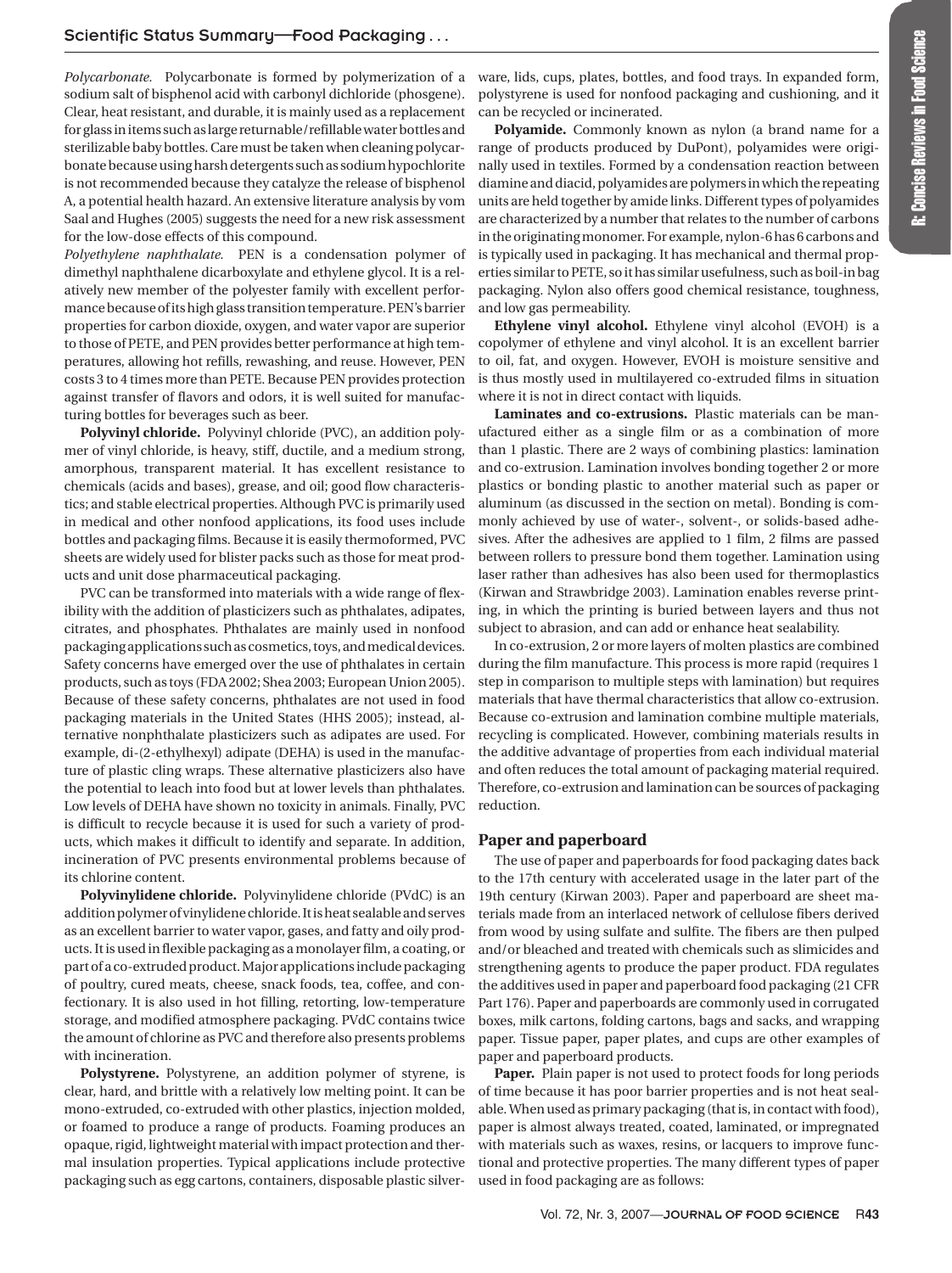- Kraft paper—Produced by a sulfate treatment process, kraft paper is available in several forms: natural brown, unbleached, heavy duty, and bleached white. The natural kraft is the strongest of all paper and is commonly used for bags and wrapping. It is also used to package flour, sugar, and dried fruits and vegetables.<br> Sulfite paper—Lighter and weaker than kraft paper, sulfite pa-
- per is glazed to improve its appearance and to increase its wet strength and oil resistance. It can be coated for higher print quality and is also used in laminates with plastic or foil. It is used to make small bags or wrappers for packaging biscuits and confectionary.<br> Greaseproof paper—Greaseproof paper is made through a pro-
- cess known as beating, in which the cellulose fibers undergo a longer than normal hydration period that causes the fibers to break up and become gelatinous. These fine fibers then pack densely to provide a surface that is resistant to oils but not wet agents. Greaseproof paper is used to wrap snack foods, cookies, candy bars, and other oily foods, a use that is being replaced by plastic films. Glassine—Glassine is greaseproof paper taken to an extreme
- (further hydration) to produce a very dense sheet with a highly smooth and glossy finish. It is used as a liner for biscuits, cook-
- ing fats, fast foods, and baked goods. Parchment paper—Parchment paper is made from acid-treated pulp (passed through a sulfuric acid bath). The acid modifies the cellulose to make it smoother and impervious to water and oil, which adds some wet strength. It does not provide a good barrier to air and moisture, is not heat sealable, and is used to package fats such as butter and lard.

**Paperboard.** Paperboard is thicker than paper with a higher weight per unit area and often made in multiple layers. It is commonly used to make containers for shipping—such as boxes, cartons, and trays—and seldom used for direct food contact. The various types of paperboard are as follows (Soroka 1999):

- White board—Made from several thin layers of bleached chemical pulp, white board is typically used as the inner layer of a carton. White board may be coated with wax or laminated with polyethylene for heat sealability, and it is the only form of paperboard recommended for direct food contact. Solid board—Possessing strength and durability, solid board
- has multiple layers of bleached sulfate board. When laminated with polyethylene, it is used to create liquid cartons (known as milk board). Solid board is also used to package fruit juices and soft drinks.<br>Chipboard—Chipboard is made from recycled paper and of-
- ten contains blemishes and impurities from the original paper, which makes it unsuitable for direct contact with food, printing, and folding. It is often lined with white board to improve both appearance and strength. The least expensive form of paperboard, chipboard is used to make the outer layers of cartons for foods such as tea and cereals. Fiberboard—Fiberboard can be solid or corrugated. The solid
- type has an inner white board layer and outer kraft layer and provides good protection against impact and compression. When laminated with plastics or aluminum, solid fiberboard can improve barrier properties and is used to package dry products such as coffee and milk powder. The corrugated type, also known as corrugated board, is made with 2 layers of kraft paper with a central corrugating (or fluting) material. Fiberboard's resistance to impact abrasion and crushing damage makes it widely used for shipping bulk food and case packing of retail food products.

**Paper laminates.** Paper laminates are coated or uncoated papers based on kraft and sulfite pulp. They can be laminated with plastic or aluminum to improve various properties. For example, paper can be laminated with polyethylene to make it heat sealable and to improve gas and moisture barrier properties. However, lamination substantially increases the cost of paper. Laminated paper is used to package dried products such as soups, herbs, and spices.

# **EPA Guidelines for Management of MSW**

Proper waste management is important to protect human health and the environment and to preserve natural resources. EPA strives to motivate behavioral change in solid waste management through nonregulatory approaches, including pay-as-you-throw and WasteWise. In pay-as-you-throw systems, residents are charged for MSW services on the basis of the amount of trash they discard. This creates an incentive to generate less trash and increase material recovery through recycling and composting. On average, communities with pay-as-you-throw programs achieve waste reductions of 14% to 27% per year.

WasteWise (launched in 1994) is a voluntary partnership between EPA and U.S. businesses, institutions, nonprofit organizations, and government agencies to prevent waste, promote recycling, and buy recycled content products. More than 1800 organizations participated in the WasteWise program in 2005 (EPA 2005). Moreover, the EPA Environmentally Preferable Purchasing program helps federal agencies and other organizations purchase products with lesser or reduced effects on human health and the environment as compared to other products that serve the same purpose. Pollution prevention is the primary focus, with a broader environmental scope than just waste reduction.

From a regulatory standpoint, EPA guidelines for solid waste management emphasize the use of a hierarchical, integrated management approach (EPA 1989): source reduction, recycling, composting, combustion, and landfilling. As waste disposal methods, combustion and landfilling are governed by regulations issued under subtitle D of the Resource Conservation and Recovery Act (40 CFR Parts 239-259).

#### **Source reduction**

Source reduction (that is, waste prevention) is reducing the amount and/or toxicity of the waste ultimately generated by changing the design, manufacture, purchase, or use of the original materials and products. EPA considers source reduction the best way to reduce the impact of solid waste on the environment because it avoids waste generation altogether. Source reduction encompasses using less packaging, designing products to last longer, and reusing products and materials (EPA 2002). Specific ways to achieve source reduction include lightweighting packaging materials, purchasing durable goods, purchasing larger sizes (which use less packaging per unit volume) or refillable containers, and selecting toxic-free products. Overall, source reduction has many environmental benefits, including conservation of resources, protection of the environment, and prevention of greenhouse-gas formation.

**Lightweighting.** One way to achieve source reduction is through lightweighting, which is using thinner gauges of packaging materials either by reducing the amount used or by using alternate materials. Girling (2003) reported that the average weight of glass containers decreased by nearly 50% from 1992 to 2002. Similarly, aluminum cans were 26% lighter in 2005 than in 1975, with approximately 34 cans being made from 1 pound of aluminum, up from 27 cans in 1975 (Aluminum Assn. 2006). According to EPA (2004), Anheuser-Busch Companies Inc. lightweighted their 24-ounce aluminum cans in 2003, which resulted in reducing the use of aluminum by 5.1 mil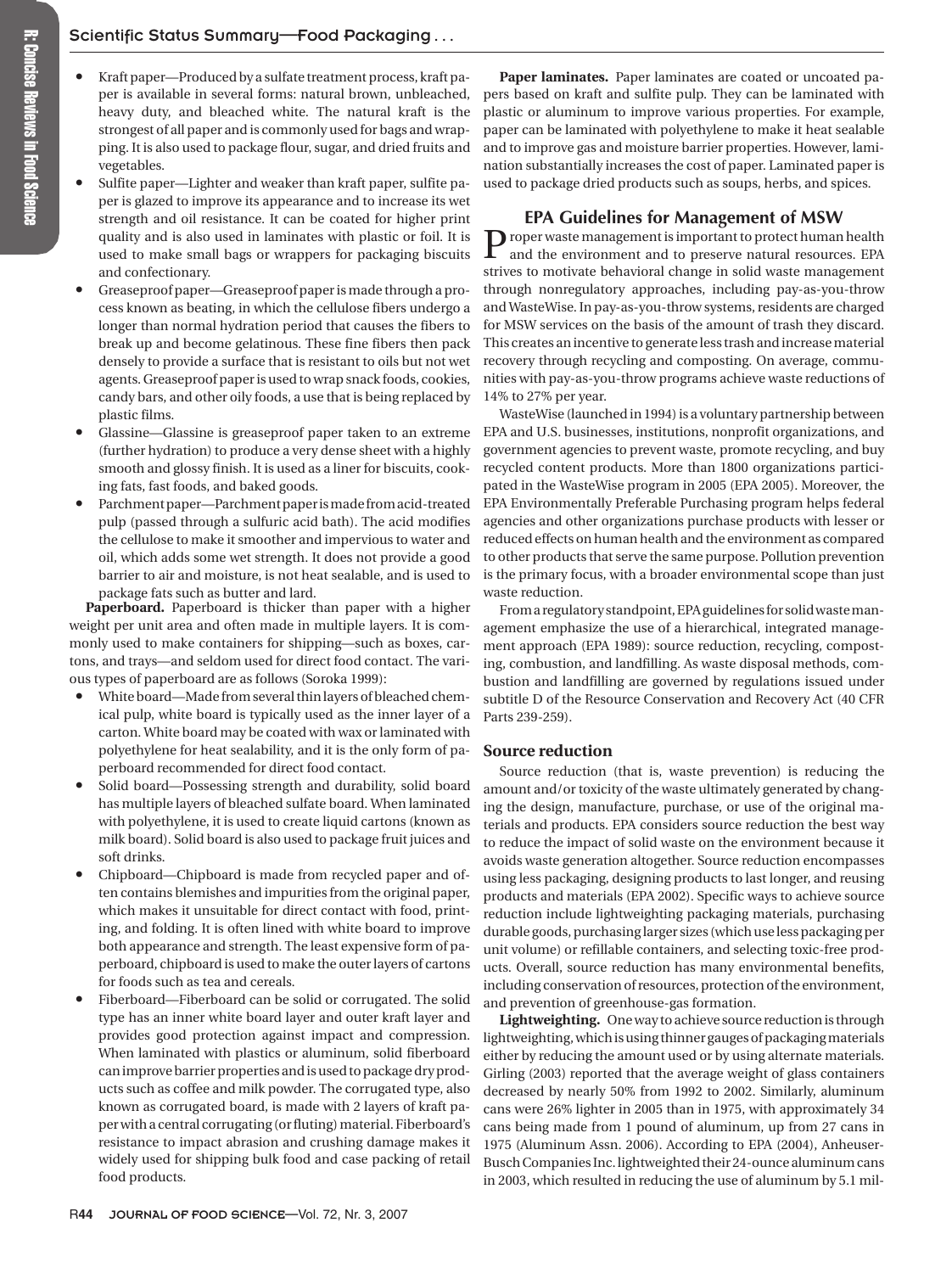lion pounds. The amount of aluminum used in foil laminates has also been reduced. Moreover, steel cans have been lightweighted, with cans now at least 40% lighter than those of 1970. The amount of tin has been drastically reduced from pre-World War II levels of 50 pounds of tin per ton of tinplate steel to a current average of 6 pounds per ton (Miller 1993).

Despite being relatively new packaging materials, plastic containers have reduced in weight as well. The weight of 2-L PETE soft drink bottles has decreased by 25% (from 68 to 51 g) since 1977, resulting in a savings of more than 206 million pounds of plastic packaging each year (American Plastics Council 2006a). Similarly, the 1-gallon plastic milk jug has undergone a weight reduction of 30% in the last 20 y.

Lightweighting has been achieved in the paperboard industry by using thinner gauge materials. For example, Anheuser-Busch saved 7.5 million pounds of paperboard by decreasing the thickness of its 12-pack bottle packaging (EPA 2004).

**Reusable and refillable containers.** Another way to achieve source reduction is through reuse. For example, some glass containers, especially bottles, are frequently reused after washing with powerful detergents. Plastic refillable containers are commonly made from PETE, PEN, or high-density polyethylene, and trial programs with polycarbonate, although its use is on the decline. This is partly because collecting, transporting, and cleaning such containers offers logistical difficulties that lead to manufacturing preferences for 1-way containers.

Furthermore, manufacturers have achieved source reduction by offering refill products, particularly with nonfood items such as household cleaners. Refillable glass containers for beverage use have been mostly replaced with thinner 1-way glass or plastic containers because of transportation costs and cleaning requirements. However, refillable glass containers are still prevalent in other countries. PETE containers have been depolymerized and repolymerized to avoid any potential problems with contamination through postconsumer waste streams, but the process has not been economically practical.

# **Recycling**

Recycling diverts materials from the waste stream to material recovery. Unlike reuse, which involves using a returned product in its original form, recycling involves reprocessing material into new products. A typical recycling program entails collection, sorting and processing, manufacturing, and sale of recycled materials and products. To make recycling economically feasible, recycled products and materials must have a market.

EPA's Comprehensive Procurement Guidelines (CPG) promote the purchase of products made with recycled materials. EPA designates products that can be made with recovered materials and recommends practices for buying these products. After EPA designates a product, procuring agencies are required to purchase the product with the highest recovered material content level possible. EPA has selected more than 60 recycled content products under the CPG program and proposed several additional products.

Almost all packaging materials (glass, metal, thermoplastic, paper, and paperboards) are recyclable. Various factors play into any economic assessment of recycling, including costs for collection, separation, cleaning or reprocessing, and transportation (energy). There also needs to be a market and application for recycled products and the existence of competing materials. For instance, materials reclaimed through metal and glass recycling are considered safe for food contact containers because the heat used to melt and form the material is sufficient to kill microorganisms and pyrolyze organic contaminants. Although the reprocessing of plastics also

utilizes sufficient heat to destroy microorganisms, it is not sufficient to pyrolyze all organic contaminants, and postconsumer recycled plastics are not generally used in food contact applications.

In general, recycling rates have been on the rise (EPA 2006a). A total of 30 million tons of containers and packaging were recycled in 2005 (40% of amount generated). Because of increased collection and demand for recycled glass, glass recycling has grown in recent years. About 90% of recycled crushed glass (cullet) is used as raw material to make new containers. Aluminum can recycling also has risen, hitting 52% in 2005 after reaching 50% in 2003 (Aluminum Assn. and others 2006). Rates of plastic recycling—particularly those of PETE and high-density polyethylene bottles—have increased significantly since the 1990s (American Plastics Council 2004).

# **Composting**

EPA considers composting a form of recycling. Composting is the controlled aerobic or biological degradation of organic materials such as food and yard wastes. Accordingly, it involves arranging organic materials into piles and providing sufficient moisture for aerobic decomposition by microorganisms. Periodic turning of the piles promotes aeration to prevent anaerobic conditions. The resulting humus, a soil-like material, is used as a natural fertilizer, thereby reducing the need for chemical fertilizers. Organic materials continue to be a large component of total MSW (about 25% for food scraps and yard trimmings [Table 2]), which makes composting a valuable alternative to waste disposal.

## **Combustion/incineration**

Combustion—the controlled burning of waste in a designated facility—is an increasingly attractive alternative for waste that cannot be recycled or composted. Reducing MSW volume by 70% to 90%, combustion incinerators can be equipped to produce steam that can either provide heat or generate electricity (waste-to-energy combustors or WTE facilities). In fact, plastics are derived from petroleum feedstocks and possess a high heat content that is advantageous for waste-to-energy incineration. In 2004, the United States had 94 combustion facilities of which 89 were WTE facilities, with a processing capacity of about 95000 tons per day or about 13% of MSW (Kiser and Zannes 2004). There are 3 types of incinerators, also known as municipal waste combustors (MWCs): massburn incinerators, refuse-derived fuel incinerators, and modular combustors.

**Mass-burn incinerators.** Mass-burn incinerators accept all types of as-is MSW except for items that are too large to go through the feed system. Integrated waste is placed on a grate that moves through the combustor while air is forced into the system above and below the grate to promote complete combustion. Mass-burn incinerators are distinct from other MWCs because they burn the waste in a single stationary chamber and are typically constructed on site. Most mass-burn facilities are installed with boilers to recover the combustion heat for energy production. In 2004, 65 of the total 89 WTE facilities (77%) in the United States employed mass-burn technology to process approximately 22 million tons of MSW.

**Refuse-derived fuel incinerators.** Refuse-derived fuel (RDF) incinerators use waste that has been preprocessed to remove noncombustibles and recyclables. The combustibles are shredded into a uniform fuel that has a higher heating value. An RDF facility may be equipped for only processing or combustion, or both. In 2004 half of the 20 RDF facilities in the United States did both processing and combustion while the remaining 10 were equally divided between processing only and combustion only (Kiser and Zannes 2004). RDF incinerators had a capacity of 8 million tons of MSW in 2004.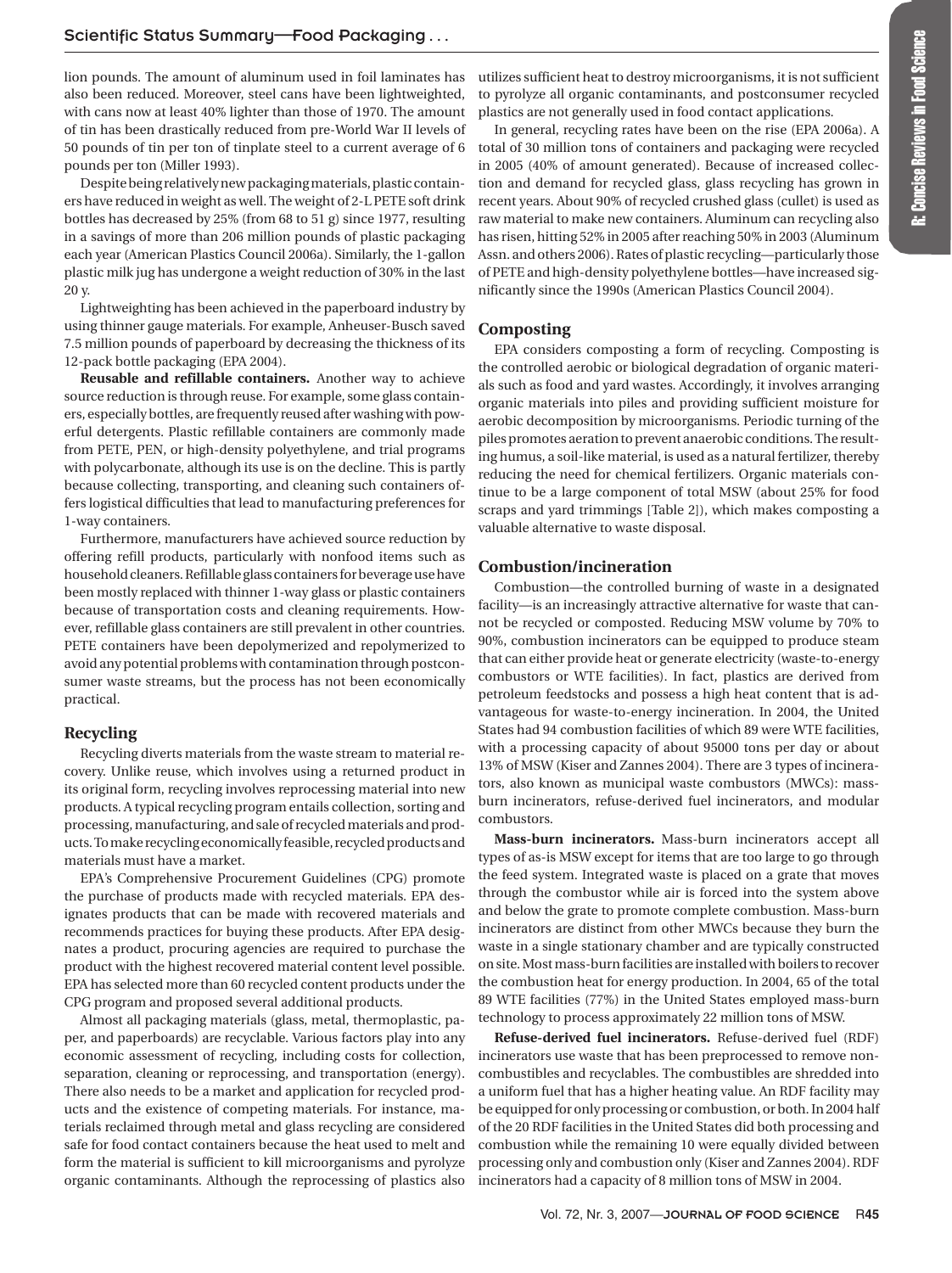**Modularcombustors.** As with mass-burn incinerators, modular combustors accept all waste without preprocessing but are typically smaller than mass burn. They are usually prefabricated off site and can be quickly assembled wherever they are needed. Modular combustors accounted for about 10% (9 out of the total 89) of the total U.S. MWC units in 2004.

#### **Landfilling**

Landfills provide environmentally sound disposal of any remaining MSW and the residues of recycling and combustion operations. The location and operation of landfills are governed by federal and state regulations, and today's landfills are carefully designed structures in which waste is isolated from the surrounding environment and groundwater. A properly designed MSW landfill manages leachate and collects landfill gases (methane and others) for potential use as an energy source. Having passed through or emerged from landfill waste, leachate contains soluble, suspended, or miscible materials from the waste. EPA is investigating a modification in landfill design known as a bioreactor that can enhance aerobic and/or anaerobic degradation of leachate and organic waste (EPA 2006c).

The growing awareness of environmental problems, including increased use of synthetic packaging materials coupled with slow

| Table 2—Materials generatedª and discarded in the |  |  |  |
|---------------------------------------------------|--|--|--|
| municipal waste stream in 2005                    |  |  |  |

| <b>Source</b><br>material     | Tons<br>(million) | Percent of<br><b>MSW by</b><br>weight | <b>Material discarded</b><br>as a percentage<br>of total MSW<br>disposal |
|-------------------------------|-------------------|---------------------------------------|--------------------------------------------------------------------------|
| <b>Materials</b>              |                   |                                       |                                                                          |
| Paper and                     | 84                | 34.2                                  | 25.2                                                                     |
| paperboard                    |                   |                                       |                                                                          |
| Glass                         | 12.8              | 5.2                                   | 6                                                                        |
| <b>Metals</b>                 |                   |                                       |                                                                          |
| Ferrous                       | 13.8              | 5.6                                   | 5.3                                                                      |
| Aluminum                      | 3.2               | 1.3                                   | 1.5                                                                      |
| Other nonferrous <sup>b</sup> | 1.7               | 0.7                                   | 0.3                                                                      |
| <b>Total metals</b>           | 18.7              | 7.6                                   | 7.1                                                                      |
| <b>Plastics</b>               | 28.9              | 11.8                                  | 16.3                                                                     |
| Rubber and leather            | 6.7               | 2.7                                   | 3.4                                                                      |
| <b>Textiles</b>               | 11.1              | 4.5                                   | 5.6                                                                      |
| Wood                          | 13.9              | 5.7                                   | 7.6                                                                      |
| Other                         | 4.6               | 1.9                                   | 2.1                                                                      |
| Total materials in            | 180.7             | 73.5                                  | 73.4                                                                     |
| products                      |                   |                                       |                                                                          |
| Other wastes                  |                   |                                       |                                                                          |
| Food scraps                   | 29.2              | 11.9                                  | 17.2                                                                     |
| Yard trimmings                | 32.1              | 13.1                                  | 7.3                                                                      |
| Miscellaneous                 | 3.7               | 1.5                                   | 2.2                                                                      |
| inorganic waste               |                   |                                       |                                                                          |
| Total other wastes            | 65                | 26.5                                  | 26.7                                                                     |
| Total MSW generated           | 245.7             | 100                                   |                                                                          |
| Products                      |                   |                                       |                                                                          |
| Containers and                | 76.7              | 31.2                                  | 27.7                                                                     |
| packaging                     |                   |                                       |                                                                          |
| Nondurable goods              | 63.7              | 25.9                                  | 25.9                                                                     |
| Durable goods                 | 40.3              | 16.4                                  | 19.6                                                                     |
| Total product waste           | 180.7             | 73.5                                  |                                                                          |
| Other wastes                  |                   |                                       |                                                                          |
| Food scraps                   | 29.2              | 11.9                                  | 17.2                                                                     |
| Yard trimmings                | 32.1              | 13.1                                  | 7.3                                                                      |
| <b>Miscellaneous</b>          | 3.7               | 1.5                                   | 2.2                                                                      |
| inorganic waste               |                   |                                       |                                                                          |
| <b>Total other wastes</b>     | 65                | 26.5                                  | 26.7                                                                     |
| Total MSW generated           | 245.7             | 100                                   |                                                                          |

Source: EPA (2006a).

alncludes waste from residential, commercial, and institutional sources. Details may not add up to totals because of rounding. <sup>2</sup>Includes lead from lead-acid batteries.

R**46** JOURNAL OF FOOD SCIENCE—Vol. 72, Nr. 3, 2007

degradation in landfills, has prompted the development of advanced landfill technology, environmental regulations for landfills, and biodegradable packaging materials. Modern landfills are well engineered to prevent environmental contamination and managed to ensure compliance with federal regulations (40 CFR Part 258) or equivalent state regulations. EPA has established a landfill reclamation approach that enables expansion of existing MSW landfill capacity and preclusion of land acquisition for new landfills (EPA 1997). EPA also runs the landfill methane outreach program, which is a voluntary program that promotes the use of landfill gas as a renewable energy source.

Having established biodegradation as a minor benefit in landfills, EPA has developed bioreactor landfills that are designed to rapidly degrade organic waste by adding liquid or air to speed microbial processes. There are 3 types of bioreactors: aerobic, anaerobic, and hybrid. An initiative by the EPA to identify bioreactor standards or recommend operating parameters is underway.

#### **Other Disposal Methods**

#### **Anaerobic degradation**

The main form of degradation that occurs in landfills is anaerobic degradation or digestion. In anaerobic degradation or digestion, microorganisms slowly break down solid waste—primarily organicbased materials such as wood and paper—(in the absence of oxygen) into primarily carbon dioxide, methane, and ammonia. Collecting and pumping leachate through the compacted solid waste can accelerate this process by inoculating the mass and providing a moisture source that promotes further degradation. To prevent groundwater contamination, leachate should be contained in a system, usually a combination of liners and storage systems. Ultimately, leachate is processed by a treatment facility to make a stable residue that can be disposed of safely. Anaerobic degradation is mostly used to treat biosolids (sewage sludge) and organic waste contaminants. More research is necessary to realize the full potential of anaerobic degradation in the management of solid waste.

#### **Biodegradable polymers**

Biodegradable polymers are derived from replenishable agricultural feedstocks, animal sources, marine food processing industry wastes, or microbial sources. In addition to renewable raw ingredients, biodegradable materials break down to produce environmentally friendly products such as carbon dioxide, water, and quality compost (Tharanathan 2003).

Biodegradable polymers made from cellulose and starches have been in existence for decades, with the 1st exhibition of a cellulosebased polymer (which initiated the plastic industry) occurring in 1862 (Miles and Briston 1965). Cellophane is the most common cellulose-based biopolymer. Starch-based polymers, which swell and deform when exposed to moisture, include amylose, hydroxylpropylated starch, and dextrin. Other starch-based polymers are polylactide, polyhydroxyalkanoate (PHA), polyhydroxybuterate (PHB), and a copolymer of PHB and valeric acid (PHB/V). Made from lactic acid formed from microbial fermentation of starch derivatives, polylactide does not degrade when exposed to moisture (Auras and others 2004). PHA, PHB, and PHB/V are also formed by bacterial action on starches (IFT 1997). In addition, biodegradable films can also be produced from chitosan, which is derived from the chitin of crustacean and insect exoskeletons. Chitin is a biopolymer with a chemical structure similar to cellulose.

Edible films, thin layers of edible materials applied to food as a coating or placed on or between food components, are another form of biodegradable polymer. They serve several purposes, including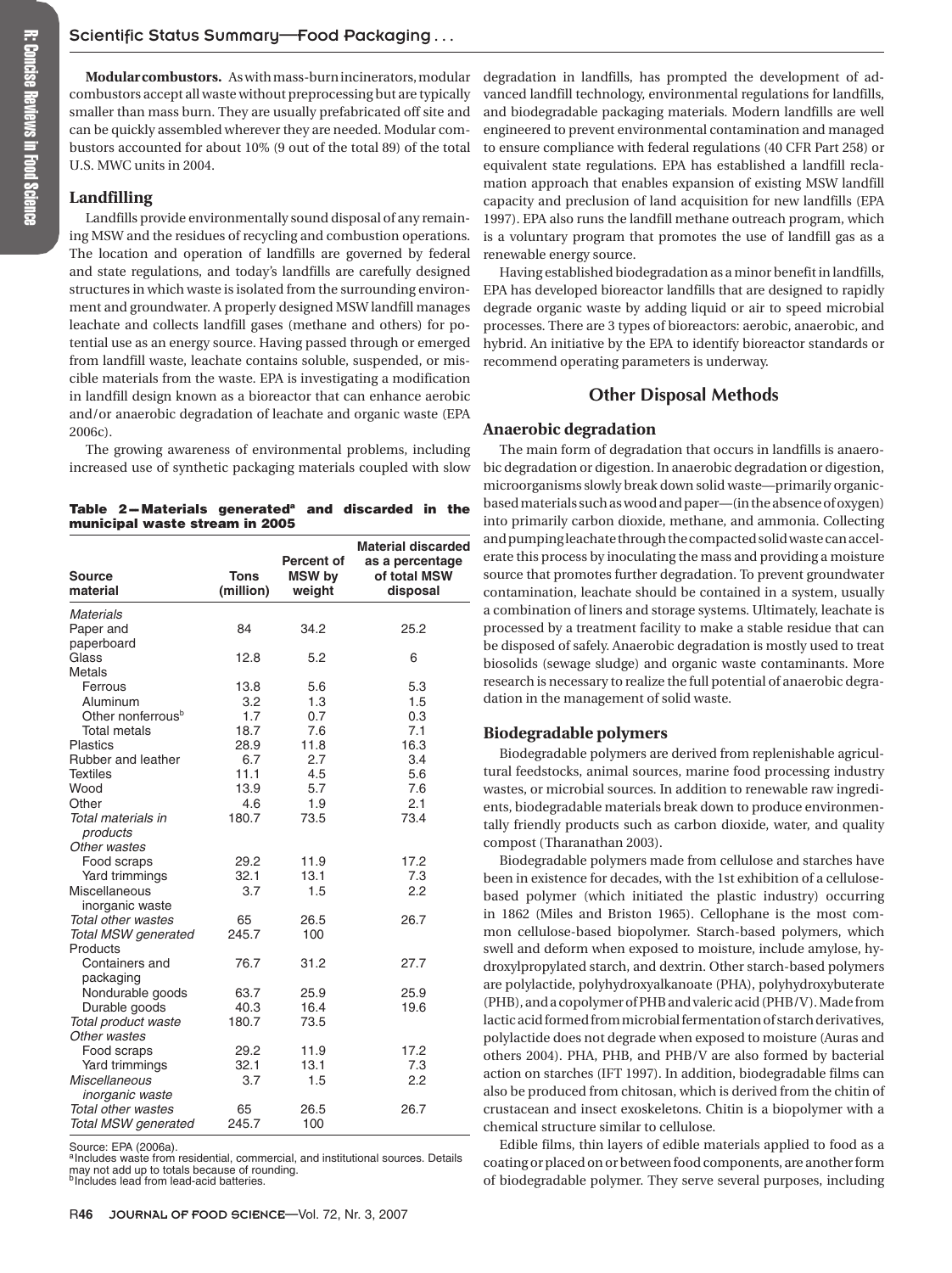inhibiting the migration of moisture, gases, and aromas and improving the food's mechanical integrity or handling characteristics (Institute of Food Technologists 1997). Edible films are derived from plant and animal sources such as zein (corn protein), whey (milk protein), collagen (constituent of skin, tendon, and connective tissue), and gelatin (product of partial hydrolysis of collagen).

Synthetic polymers can also be made partially degradable by blending them with biopolymers, incorporating biodegradable components (such as starches), or adding bioactive compounds. The biocomponents are degraded to break the polymer into smaller components. Bioactive compounds work through various mechanisms. For example, they may be mixed with swelling agents, which expand the molecular structure of the plastic upon exposure to moisture to allow the bioactive compounds to break down the plastic.

Arguments supporting the development of biodegradable polymers range from addressing problems of solid waste disposal and litter to substituting renewable resources (plant origin) for nonrenewable resources (oil, coal, and natural gas) as raw materials. Despite certain advantages, the use of biodegradable materials is not a solution to all solid waste management problems. A switch from synthetic polymers to biopolymers will have little impact on source reduction and incineration, but recycling could be complicated by the existence of blended or modified polymers unless they are separated from the recycling stream. Biodegradable plastics have little benefit in a landfill because landfills generally exclude the oxygen and moisture that are required for biodegradation. If biopolymers become widely used, it is questionable whether there will be sufficient plant materials to make sufficient quantities of packaging polymers and whether optimizing crops for such polymers will interfere with food production. At this time, bioplastics are more expensive than most petroleum-based polymers, so substitution would likely result in increased packaging cost.

Even if biodegradable packaging is not practical on a broad basis, the advantages are very significant for certain applications. The litter argument for biodegradable plastics has merit to the extent that biodegradable plastics will tend to break down and become less obtrusive after being littered. Biodegradability is important in the marine environment in which litter poses hazards to marine life. Biodegradability can also be useful in military applications for which traditional disposal options are lacking. Specific but minor functions for biodegradable polymers include limiting moisture, aroma, and lipid migration between food components.

Commercialization of bioplastics is under way. NatureWorks, LLC (a stand-alone company wholly owned by Cargill Inc.) manufactures polylactide from natural products (corn sugar). After the original use, the polymer can be hydrolyzed to recover lactic acid, thereby approaching the cradle-to-cradle objective (that is, imposing zero impact on future generations). In addition, Wal-Mart Inc. is using biopolymers by employing polylactide to package fresh cut produce (Bastioli 2005).

Theoretically, all plastics require sorting, but the reality is that recycling is often restricted to easily identifiable polymers and systems, most notably high-density polyethylene milk bottles and PETE soda bottles. Other polymers can be comingled into thermoplastic resins used for items such as park benches and playground equipment, which decreases the pressure to sort by specific polymer. Because polylactide is destined for commercial composting, it requires its own code and mechanisms for sorting if this advantage is to be exploited.

#### **Litter**

Littering is the improper disposal of solid waste. Because beverage containers are a visible component in litter, 11 states have enacted bottle bills to help ensure a high rate of recycling or reuse and to reduce litter. These bottle bills or container deposit laws mandate a minimum refundable deposit on beer, soft drink, and other beverage containers, thereby providing an economic incentive to ensure the return of used bottles. Beverage containers made from metal, glass, and plastics have been the most notable recycling successes because they are easily identifiable and made of single materials that are recyclable. Alternatively, biodegradable packaging could slowly help remove unsightliness and the hazards to animal and marine life caused by litter. However, it is possible that the existence of biodegradable containers may cause people to be less careful with their discards, which could hamper recycling efforts.

# **Current Disposal Statistics**

The most recently compiled waste generation statistics indicate<br>that 245.7 million tons of MSW were generated in 2005 (EPA 2006a), which is an increase of approximately 37% over the 179.6 million tons generated in 1988 (EPA 1990; IFT 1991) and a decrease of 1.6 million tons from 2004 (EPA 2006a). The decrease in waste generation is attributed in part to the decrease in individual waste generation rate. EPA analyzes MSW in 2 ways: (1) by materials (paper and paperboards, glass, metals, plastics, rubber and leather, textiles, wood, food scraps, and yard trimmings) and (2) by major product categories (containers and packages, nondurable goods, durable goods, and other wastes).

In the product categories, containers and packaging represent mainly waste from food packaging such as soft drink cans, milk cartons, and cardboard boxes. Nondurable goods encompass newspapers, magazines, books, office paper, tissue, paper plates and cups, and clothing and footwear. Durable goods include household appliances, furniture and furnishings, carpets and rugs, rubber tires, batteries, and electronics.

# **MSW generation analysis**

Table 2 shows the EPA breakdown of MSW by both materials and products generated in the municipal solid stream. Among materials, paper and paperboard accounted for 34.2% (84 million tons) while food scraps accounted for 11.9% (29.2 million tons) of the total MSW. Glass, aluminum, and plastics contributed 5.2% (12.8 million tons), 1.3% (3.2 million tons) and 11.8% (28.9 million tons), respectively. In product categories, containers and packaging formed the highest portion of the total solid waste generated at 31.2% (76.7 million tons) followed by nondurable goods at 25.9% (63.7 million tons).

The weight and percentage of products generated in municipal solid waste from 1960 to 2005 with details on containers and packaging are shown in Table 3 and 4. The general trend indicates a continued increase in overall tonnage generated over the years up to 2004 followed by a decline in 2005. The total amount (weight) of waste generated from containers and packaging showed an increasing trend since 1990 with a small decrease in 2003 and 2005 (Table 3), but the percentage of total waste remained relatively constant at about 31% (Table 4). Additionally, EPA analysis of individual MSW generation shows a relatively constant rate of 4.5 pounds per person per day since the 1990s (EPA 2006a) with the exception of 2000 and 2004, when it was at an all-time high of 4.6 pounds per person.

Analysis of containers and packaging indicates that paper and paperboard were the single largest contributors with 39 million tons (15.9%) followed by plastics at 13.7 million tons (5.6%) and glass at 10.9 million tons (4.4%). The tonnage for food scraps and plastic packaging has significantly increased since the 1990s.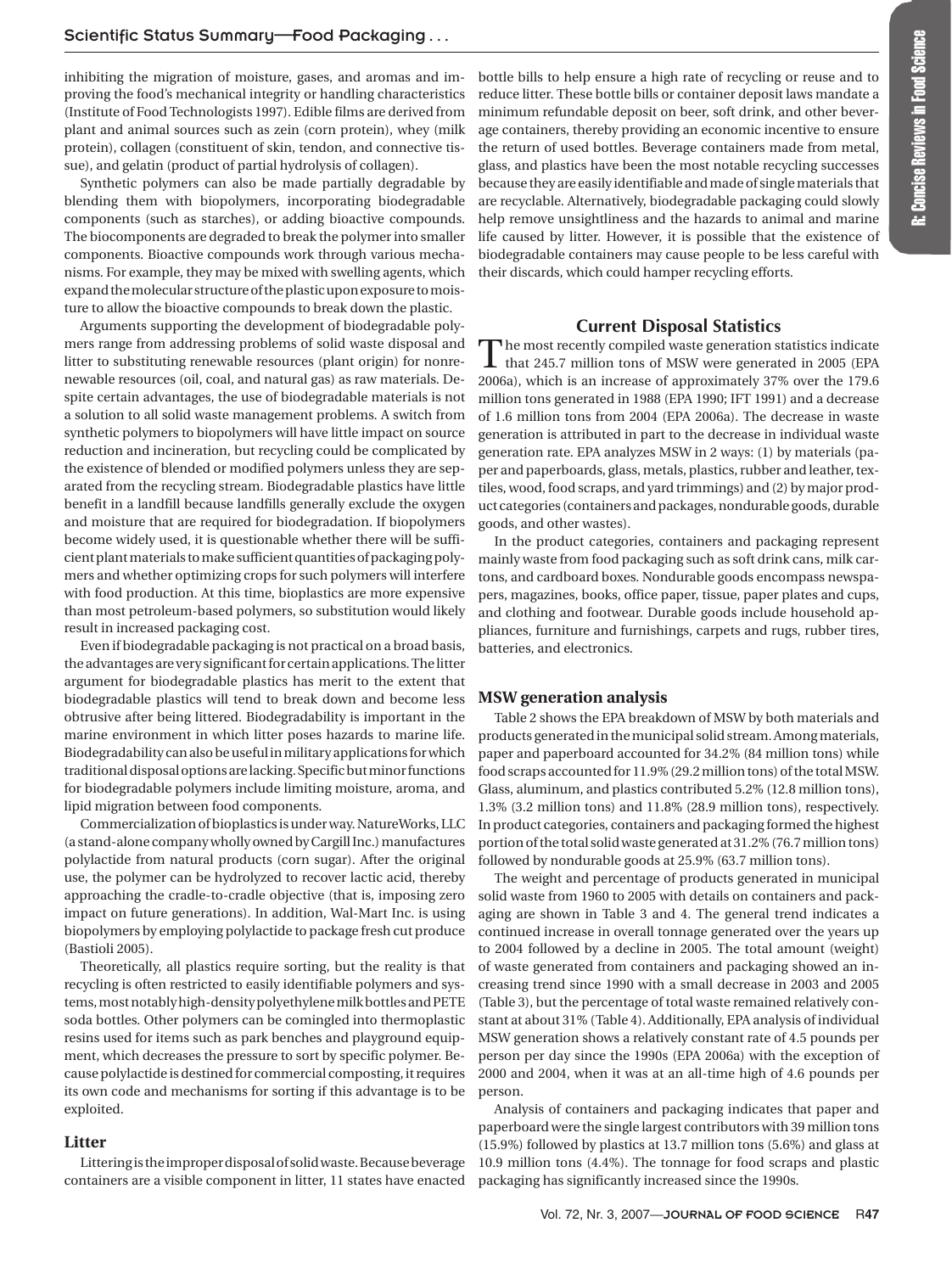#### **MSW recovery analysis**

While waste generation has grown quite steadily since 1960, recovery through recycling has also increased. In 2005, a total of 79 million tons (32.1%) of MSW were recovered through recycling and composting. Of this amount, slightly more than 58.4 million tons were recovered by recycling and the rest (20.6 million tons) by composting (EPA 2006a). The net per capita recovery was at an all-time high of 1.5 pounds per person per day in 2005.

Among the product categories, containers and packaging were the most recovered (39.9% of amount generated) followed by nondurable goods (31%). Table 5 shows the generation and recovery of materials (categorized as packaging and nonpackaging) in MSW for 2005. About 59% of paper and paperboard, 51% of metals, 25% of glass, and 9% of plastics generated in containers and packaging were recovered. Among the materials, recovery of yard trimmings was the highest at 62% (20 million tons), followed by paper and

paperboard at 50% (42 million tons) and metal at 37% (7 million tons).

In spite of the trend of increasing recovery rates, the quantity of MSW requiring disposal has historically risen due to the increase in amounts generated. In 2005 approximately 168 million tons (68%) of MSW were discarded into the municipal waste stream of which 33.4 million tons (20%) were combusted prior to disposal (EPA 2006a) and 133.3 million tons were directly discarded in landfills. The total amount of MSW actually declined slightly from 2004; it is too soon to determine whether this is a change in the overall trend or merely a small variation that will not be maintained.

#### **Limitations of Solid Waste Management Practices**

Proper waste management requires careful planning, financing, collection, and transportation. Solid waste generation increases with population expansion and economic development, which poses several challenges.

#### Table 3 -- Weight of products generated<sup>a</sup> in MSW from 1960 to 2005, with detail on containers and packaging

| 1960<br>1970<br>1980<br>1990<br>2000<br>2003<br>2004<br>2005<br>9.9<br>14.7<br>21.8<br>29.8<br>39.9<br>40.3<br>36.8<br>39.4<br>25.1<br>34.4<br>52.2<br>62.3<br>63.7<br>17.3<br>64.1<br>64.4<br><b>Containers and packaging</b><br>Beer and soft drink bottles<br>5.6<br>6.7<br>5.6<br>5.7<br>6.8<br>7.0<br>7.2<br>1.4<br>2.5<br>Wine and liquor bottles<br>1.1<br>1.9<br>2.0<br>1.9<br>1.6<br>1.6<br>1.6<br>3.7<br>4.2<br>3.4<br>2.2<br>2.3<br>2.1<br>Food and other bottles and jars<br>4.4<br>4.8<br>6.2<br>11.9<br>11.8<br>11.0<br>10.6<br>10.9<br>10.9<br>14.0<br>Total glass packaging<br>1.6<br>0.2<br>Beer and soft drink cans<br>0.6<br>0.5<br>Neg.<br>Neg.<br>Neg.<br>Neg.<br>3.5<br>2.5<br>Food and other cans<br>3.8<br>2.9<br>2.6<br>2.6<br>2.5<br>2.1<br>0.3<br>0.3<br>0.2<br>0.2<br>0.2<br>0.2<br>0.2<br>0.2<br>Other steel packaging<br>4.7<br>5.4<br>3.6<br>2.9<br>2.9<br>2.8<br>2.7<br>2.4<br>Total steel packaging<br>0.1<br>0.9<br>1.6<br>1.5<br>1.5<br>1.5<br>1.5<br>Beer and soft drink cans<br>Neg.<br>Other cans<br>0.1<br>0.0<br>0.0<br>0.1<br>0.1<br>0.1<br>0.1<br>Neg.<br>Foil and closures<br>0.2<br>0.4<br>0.4<br>0.3<br>0.4<br>0.4<br>0.4<br>0.4<br>0.2<br>0.6<br>1.3<br>1.9<br>2.0<br>1.9<br>1.9<br>1.9<br>Total aluminum packaging<br>7.3<br>12.8<br>17.1<br>31.5<br>Corrugated boxes<br>24.0<br>30.2<br>29.7<br>30.9<br>0.8<br>0.5<br>Milk cartons <sup>b</sup><br>0.5<br>0.6<br>0.5<br>0.4<br>3.8<br>4.3<br>5.8<br>5.6<br>5.5<br>5.0<br>Folding cartons <sup>b</sup><br>3.8<br>4.8<br>0.2<br>0.3<br>0.2<br>0.2<br>0.2<br>0.2<br>Other paperboard packaging<br>1.5<br>1.2<br>1.3<br>Bags and sacks <sup>b</sup><br>3.4<br>2.4<br>1.2<br>0.2<br>0.1<br>Wrapping papers <sup>b</sup><br>Neg.<br>Neg.<br>Neg.<br>Neg.<br>2.9<br>3.8<br>0.9<br>1.4<br>Other paper packaging<br>1.0<br>1.7<br>1.5<br>1.4<br>21.4<br>32.7<br>Total paper and paperboard packaging<br>14.1<br>26.4<br>39.9<br>38.6<br>40.4<br>39.0<br>Plastic packaging<br>Soft drink bottles <sup>b</sup><br>0.3<br>0.4<br>0.8<br>0.9<br>0.9<br>0.9<br>0.2<br>0.7<br>Milk bottles <sup>b</sup><br>0.5<br>0.7<br>0.8<br>0.8<br>0.1<br>0.9<br>1.4<br>2.6<br>3.0<br>3.2<br>3.1<br>Other containers<br>0.9<br>0.4<br>0.9<br>1.7<br>1.6<br>1.8<br>1.6<br>Bags and sacks <sup>b</sup><br>1.5<br>2.9<br>Wrapsb<br>0.8<br>2.6<br>2.8<br>2.8<br>3.9<br>4.4<br>Other plastic packaging<br>0.1<br>1.2<br>0.8<br>2.0<br>3.5<br>4.4<br>2.1<br>3.4<br>6.9<br>11.9<br>12.9<br>14.0<br>Total plastic packaging<br>0.1<br>13.7<br>2.0<br>2.1<br>3.9<br>8.2<br>8.1<br>8.3<br>8.4<br>8.5<br>Wood packaging<br>0.1<br>0.1<br>0.2<br>0.2<br>0.3<br>0.3<br>Other misc. packaging<br>0.1<br>0.3<br>52.7<br>27.4<br>43.6<br>64.5<br>76.0<br>75.4<br>78.6<br>76.7<br>Total container and packaging<br>108.9<br>177.1<br>54.6<br>83.2<br>146.5<br>177.1<br>182.8<br>180.7<br>Total product wastes <sup>c</sup><br>12.2<br>12.8<br>26.5<br>28.2<br>29.1<br>29.2<br>13.0<br>20.8<br>Food scraps<br>23.2<br>27.5<br>20.0<br>35.0<br>30.5<br>31.5<br>31.8<br>32.1<br>Yard trimmings<br>2.3<br>3.7<br>3.7<br>1.3<br>1.8<br>2.9<br>3.5<br>3.6<br>Miscellaneous inorganic wastes<br>37.8<br>33.5<br>42.8<br>58.7<br>60.5<br>63.3<br>64.5<br>65.0<br>Total other wastes<br>88.1<br>245.7<br>121.1 |                                |  |       |       | Weight (million tons) |       |       |  |
|-----------------------------------------------------------------------------------------------------------------------------------------------------------------------------------------------------------------------------------------------------------------------------------------------------------------------------------------------------------------------------------------------------------------------------------------------------------------------------------------------------------------------------------------------------------------------------------------------------------------------------------------------------------------------------------------------------------------------------------------------------------------------------------------------------------------------------------------------------------------------------------------------------------------------------------------------------------------------------------------------------------------------------------------------------------------------------------------------------------------------------------------------------------------------------------------------------------------------------------------------------------------------------------------------------------------------------------------------------------------------------------------------------------------------------------------------------------------------------------------------------------------------------------------------------------------------------------------------------------------------------------------------------------------------------------------------------------------------------------------------------------------------------------------------------------------------------------------------------------------------------------------------------------------------------------------------------------------------------------------------------------------------------------------------------------------------------------------------------------------------------------------------------------------------------------------------------------------------------------------------------------------------------------------------------------------------------------------------------------------------------------------------------------------------------------------------------------------------------------------------------------------------------------------------------------------------------------------------------------------------------------------------------------------------------------------------------------------------------------------------------------------------------------------------------------------------------------------------------------------------------------------------------------------------------------------------------------------------------------------------------------------------------------------------------------------------------------------------------------------------------------------------------------------------------------------------------------------------------------------------------------|--------------------------------|--|-------|-------|-----------------------|-------|-------|--|
|                                                                                                                                                                                                                                                                                                                                                                                                                                                                                                                                                                                                                                                                                                                                                                                                                                                                                                                                                                                                                                                                                                                                                                                                                                                                                                                                                                                                                                                                                                                                                                                                                                                                                                                                                                                                                                                                                                                                                                                                                                                                                                                                                                                                                                                                                                                                                                                                                                                                                                                                                                                                                                                                                                                                                                                                                                                                                                                                                                                                                                                                                                                                                                                                                                                           | <b>Product</b>                 |  |       |       |                       |       |       |  |
|                                                                                                                                                                                                                                                                                                                                                                                                                                                                                                                                                                                                                                                                                                                                                                                                                                                                                                                                                                                                                                                                                                                                                                                                                                                                                                                                                                                                                                                                                                                                                                                                                                                                                                                                                                                                                                                                                                                                                                                                                                                                                                                                                                                                                                                                                                                                                                                                                                                                                                                                                                                                                                                                                                                                                                                                                                                                                                                                                                                                                                                                                                                                                                                                                                                           | Durable goods                  |  |       |       |                       |       |       |  |
|                                                                                                                                                                                                                                                                                                                                                                                                                                                                                                                                                                                                                                                                                                                                                                                                                                                                                                                                                                                                                                                                                                                                                                                                                                                                                                                                                                                                                                                                                                                                                                                                                                                                                                                                                                                                                                                                                                                                                                                                                                                                                                                                                                                                                                                                                                                                                                                                                                                                                                                                                                                                                                                                                                                                                                                                                                                                                                                                                                                                                                                                                                                                                                                                                                                           | Nondurable goods               |  |       |       |                       |       |       |  |
|                                                                                                                                                                                                                                                                                                                                                                                                                                                                                                                                                                                                                                                                                                                                                                                                                                                                                                                                                                                                                                                                                                                                                                                                                                                                                                                                                                                                                                                                                                                                                                                                                                                                                                                                                                                                                                                                                                                                                                                                                                                                                                                                                                                                                                                                                                                                                                                                                                                                                                                                                                                                                                                                                                                                                                                                                                                                                                                                                                                                                                                                                                                                                                                                                                                           |                                |  |       |       |                       |       |       |  |
|                                                                                                                                                                                                                                                                                                                                                                                                                                                                                                                                                                                                                                                                                                                                                                                                                                                                                                                                                                                                                                                                                                                                                                                                                                                                                                                                                                                                                                                                                                                                                                                                                                                                                                                                                                                                                                                                                                                                                                                                                                                                                                                                                                                                                                                                                                                                                                                                                                                                                                                                                                                                                                                                                                                                                                                                                                                                                                                                                                                                                                                                                                                                                                                                                                                           | Glass packaging                |  |       |       |                       |       |       |  |
|                                                                                                                                                                                                                                                                                                                                                                                                                                                                                                                                                                                                                                                                                                                                                                                                                                                                                                                                                                                                                                                                                                                                                                                                                                                                                                                                                                                                                                                                                                                                                                                                                                                                                                                                                                                                                                                                                                                                                                                                                                                                                                                                                                                                                                                                                                                                                                                                                                                                                                                                                                                                                                                                                                                                                                                                                                                                                                                                                                                                                                                                                                                                                                                                                                                           |                                |  |       |       |                       |       |       |  |
|                                                                                                                                                                                                                                                                                                                                                                                                                                                                                                                                                                                                                                                                                                                                                                                                                                                                                                                                                                                                                                                                                                                                                                                                                                                                                                                                                                                                                                                                                                                                                                                                                                                                                                                                                                                                                                                                                                                                                                                                                                                                                                                                                                                                                                                                                                                                                                                                                                                                                                                                                                                                                                                                                                                                                                                                                                                                                                                                                                                                                                                                                                                                                                                                                                                           |                                |  |       |       |                       |       |       |  |
|                                                                                                                                                                                                                                                                                                                                                                                                                                                                                                                                                                                                                                                                                                                                                                                                                                                                                                                                                                                                                                                                                                                                                                                                                                                                                                                                                                                                                                                                                                                                                                                                                                                                                                                                                                                                                                                                                                                                                                                                                                                                                                                                                                                                                                                                                                                                                                                                                                                                                                                                                                                                                                                                                                                                                                                                                                                                                                                                                                                                                                                                                                                                                                                                                                                           |                                |  |       |       |                       |       |       |  |
|                                                                                                                                                                                                                                                                                                                                                                                                                                                                                                                                                                                                                                                                                                                                                                                                                                                                                                                                                                                                                                                                                                                                                                                                                                                                                                                                                                                                                                                                                                                                                                                                                                                                                                                                                                                                                                                                                                                                                                                                                                                                                                                                                                                                                                                                                                                                                                                                                                                                                                                                                                                                                                                                                                                                                                                                                                                                                                                                                                                                                                                                                                                                                                                                                                                           |                                |  |       |       |                       |       |       |  |
|                                                                                                                                                                                                                                                                                                                                                                                                                                                                                                                                                                                                                                                                                                                                                                                                                                                                                                                                                                                                                                                                                                                                                                                                                                                                                                                                                                                                                                                                                                                                                                                                                                                                                                                                                                                                                                                                                                                                                                                                                                                                                                                                                                                                                                                                                                                                                                                                                                                                                                                                                                                                                                                                                                                                                                                                                                                                                                                                                                                                                                                                                                                                                                                                                                                           | Steel packaging                |  |       |       |                       |       |       |  |
|                                                                                                                                                                                                                                                                                                                                                                                                                                                                                                                                                                                                                                                                                                                                                                                                                                                                                                                                                                                                                                                                                                                                                                                                                                                                                                                                                                                                                                                                                                                                                                                                                                                                                                                                                                                                                                                                                                                                                                                                                                                                                                                                                                                                                                                                                                                                                                                                                                                                                                                                                                                                                                                                                                                                                                                                                                                                                                                                                                                                                                                                                                                                                                                                                                                           |                                |  |       |       |                       |       |       |  |
|                                                                                                                                                                                                                                                                                                                                                                                                                                                                                                                                                                                                                                                                                                                                                                                                                                                                                                                                                                                                                                                                                                                                                                                                                                                                                                                                                                                                                                                                                                                                                                                                                                                                                                                                                                                                                                                                                                                                                                                                                                                                                                                                                                                                                                                                                                                                                                                                                                                                                                                                                                                                                                                                                                                                                                                                                                                                                                                                                                                                                                                                                                                                                                                                                                                           |                                |  |       |       |                       |       |       |  |
|                                                                                                                                                                                                                                                                                                                                                                                                                                                                                                                                                                                                                                                                                                                                                                                                                                                                                                                                                                                                                                                                                                                                                                                                                                                                                                                                                                                                                                                                                                                                                                                                                                                                                                                                                                                                                                                                                                                                                                                                                                                                                                                                                                                                                                                                                                                                                                                                                                                                                                                                                                                                                                                                                                                                                                                                                                                                                                                                                                                                                                                                                                                                                                                                                                                           |                                |  |       |       |                       |       |       |  |
|                                                                                                                                                                                                                                                                                                                                                                                                                                                                                                                                                                                                                                                                                                                                                                                                                                                                                                                                                                                                                                                                                                                                                                                                                                                                                                                                                                                                                                                                                                                                                                                                                                                                                                                                                                                                                                                                                                                                                                                                                                                                                                                                                                                                                                                                                                                                                                                                                                                                                                                                                                                                                                                                                                                                                                                                                                                                                                                                                                                                                                                                                                                                                                                                                                                           |                                |  |       |       |                       |       |       |  |
|                                                                                                                                                                                                                                                                                                                                                                                                                                                                                                                                                                                                                                                                                                                                                                                                                                                                                                                                                                                                                                                                                                                                                                                                                                                                                                                                                                                                                                                                                                                                                                                                                                                                                                                                                                                                                                                                                                                                                                                                                                                                                                                                                                                                                                                                                                                                                                                                                                                                                                                                                                                                                                                                                                                                                                                                                                                                                                                                                                                                                                                                                                                                                                                                                                                           | Aluminum packaging             |  |       |       |                       |       |       |  |
|                                                                                                                                                                                                                                                                                                                                                                                                                                                                                                                                                                                                                                                                                                                                                                                                                                                                                                                                                                                                                                                                                                                                                                                                                                                                                                                                                                                                                                                                                                                                                                                                                                                                                                                                                                                                                                                                                                                                                                                                                                                                                                                                                                                                                                                                                                                                                                                                                                                                                                                                                                                                                                                                                                                                                                                                                                                                                                                                                                                                                                                                                                                                                                                                                                                           |                                |  |       |       |                       |       |       |  |
|                                                                                                                                                                                                                                                                                                                                                                                                                                                                                                                                                                                                                                                                                                                                                                                                                                                                                                                                                                                                                                                                                                                                                                                                                                                                                                                                                                                                                                                                                                                                                                                                                                                                                                                                                                                                                                                                                                                                                                                                                                                                                                                                                                                                                                                                                                                                                                                                                                                                                                                                                                                                                                                                                                                                                                                                                                                                                                                                                                                                                                                                                                                                                                                                                                                           |                                |  |       |       |                       |       |       |  |
|                                                                                                                                                                                                                                                                                                                                                                                                                                                                                                                                                                                                                                                                                                                                                                                                                                                                                                                                                                                                                                                                                                                                                                                                                                                                                                                                                                                                                                                                                                                                                                                                                                                                                                                                                                                                                                                                                                                                                                                                                                                                                                                                                                                                                                                                                                                                                                                                                                                                                                                                                                                                                                                                                                                                                                                                                                                                                                                                                                                                                                                                                                                                                                                                                                                           |                                |  |       |       |                       |       |       |  |
|                                                                                                                                                                                                                                                                                                                                                                                                                                                                                                                                                                                                                                                                                                                                                                                                                                                                                                                                                                                                                                                                                                                                                                                                                                                                                                                                                                                                                                                                                                                                                                                                                                                                                                                                                                                                                                                                                                                                                                                                                                                                                                                                                                                                                                                                                                                                                                                                                                                                                                                                                                                                                                                                                                                                                                                                                                                                                                                                                                                                                                                                                                                                                                                                                                                           |                                |  |       |       |                       |       |       |  |
|                                                                                                                                                                                                                                                                                                                                                                                                                                                                                                                                                                                                                                                                                                                                                                                                                                                                                                                                                                                                                                                                                                                                                                                                                                                                                                                                                                                                                                                                                                                                                                                                                                                                                                                                                                                                                                                                                                                                                                                                                                                                                                                                                                                                                                                                                                                                                                                                                                                                                                                                                                                                                                                                                                                                                                                                                                                                                                                                                                                                                                                                                                                                                                                                                                                           | Paper and paperboard packaging |  |       |       |                       |       |       |  |
|                                                                                                                                                                                                                                                                                                                                                                                                                                                                                                                                                                                                                                                                                                                                                                                                                                                                                                                                                                                                                                                                                                                                                                                                                                                                                                                                                                                                                                                                                                                                                                                                                                                                                                                                                                                                                                                                                                                                                                                                                                                                                                                                                                                                                                                                                                                                                                                                                                                                                                                                                                                                                                                                                                                                                                                                                                                                                                                                                                                                                                                                                                                                                                                                                                                           |                                |  |       |       |                       |       |       |  |
|                                                                                                                                                                                                                                                                                                                                                                                                                                                                                                                                                                                                                                                                                                                                                                                                                                                                                                                                                                                                                                                                                                                                                                                                                                                                                                                                                                                                                                                                                                                                                                                                                                                                                                                                                                                                                                                                                                                                                                                                                                                                                                                                                                                                                                                                                                                                                                                                                                                                                                                                                                                                                                                                                                                                                                                                                                                                                                                                                                                                                                                                                                                                                                                                                                                           |                                |  |       |       |                       |       |       |  |
|                                                                                                                                                                                                                                                                                                                                                                                                                                                                                                                                                                                                                                                                                                                                                                                                                                                                                                                                                                                                                                                                                                                                                                                                                                                                                                                                                                                                                                                                                                                                                                                                                                                                                                                                                                                                                                                                                                                                                                                                                                                                                                                                                                                                                                                                                                                                                                                                                                                                                                                                                                                                                                                                                                                                                                                                                                                                                                                                                                                                                                                                                                                                                                                                                                                           |                                |  |       |       |                       |       |       |  |
|                                                                                                                                                                                                                                                                                                                                                                                                                                                                                                                                                                                                                                                                                                                                                                                                                                                                                                                                                                                                                                                                                                                                                                                                                                                                                                                                                                                                                                                                                                                                                                                                                                                                                                                                                                                                                                                                                                                                                                                                                                                                                                                                                                                                                                                                                                                                                                                                                                                                                                                                                                                                                                                                                                                                                                                                                                                                                                                                                                                                                                                                                                                                                                                                                                                           |                                |  |       |       |                       |       |       |  |
|                                                                                                                                                                                                                                                                                                                                                                                                                                                                                                                                                                                                                                                                                                                                                                                                                                                                                                                                                                                                                                                                                                                                                                                                                                                                                                                                                                                                                                                                                                                                                                                                                                                                                                                                                                                                                                                                                                                                                                                                                                                                                                                                                                                                                                                                                                                                                                                                                                                                                                                                                                                                                                                                                                                                                                                                                                                                                                                                                                                                                                                                                                                                                                                                                                                           |                                |  |       |       |                       |       |       |  |
|                                                                                                                                                                                                                                                                                                                                                                                                                                                                                                                                                                                                                                                                                                                                                                                                                                                                                                                                                                                                                                                                                                                                                                                                                                                                                                                                                                                                                                                                                                                                                                                                                                                                                                                                                                                                                                                                                                                                                                                                                                                                                                                                                                                                                                                                                                                                                                                                                                                                                                                                                                                                                                                                                                                                                                                                                                                                                                                                                                                                                                                                                                                                                                                                                                                           |                                |  |       |       |                       |       |       |  |
|                                                                                                                                                                                                                                                                                                                                                                                                                                                                                                                                                                                                                                                                                                                                                                                                                                                                                                                                                                                                                                                                                                                                                                                                                                                                                                                                                                                                                                                                                                                                                                                                                                                                                                                                                                                                                                                                                                                                                                                                                                                                                                                                                                                                                                                                                                                                                                                                                                                                                                                                                                                                                                                                                                                                                                                                                                                                                                                                                                                                                                                                                                                                                                                                                                                           |                                |  |       |       |                       |       |       |  |
|                                                                                                                                                                                                                                                                                                                                                                                                                                                                                                                                                                                                                                                                                                                                                                                                                                                                                                                                                                                                                                                                                                                                                                                                                                                                                                                                                                                                                                                                                                                                                                                                                                                                                                                                                                                                                                                                                                                                                                                                                                                                                                                                                                                                                                                                                                                                                                                                                                                                                                                                                                                                                                                                                                                                                                                                                                                                                                                                                                                                                                                                                                                                                                                                                                                           |                                |  |       |       |                       |       |       |  |
|                                                                                                                                                                                                                                                                                                                                                                                                                                                                                                                                                                                                                                                                                                                                                                                                                                                                                                                                                                                                                                                                                                                                                                                                                                                                                                                                                                                                                                                                                                                                                                                                                                                                                                                                                                                                                                                                                                                                                                                                                                                                                                                                                                                                                                                                                                                                                                                                                                                                                                                                                                                                                                                                                                                                                                                                                                                                                                                                                                                                                                                                                                                                                                                                                                                           |                                |  |       |       |                       |       |       |  |
|                                                                                                                                                                                                                                                                                                                                                                                                                                                                                                                                                                                                                                                                                                                                                                                                                                                                                                                                                                                                                                                                                                                                                                                                                                                                                                                                                                                                                                                                                                                                                                                                                                                                                                                                                                                                                                                                                                                                                                                                                                                                                                                                                                                                                                                                                                                                                                                                                                                                                                                                                                                                                                                                                                                                                                                                                                                                                                                                                                                                                                                                                                                                                                                                                                                           |                                |  |       |       |                       |       |       |  |
|                                                                                                                                                                                                                                                                                                                                                                                                                                                                                                                                                                                                                                                                                                                                                                                                                                                                                                                                                                                                                                                                                                                                                                                                                                                                                                                                                                                                                                                                                                                                                                                                                                                                                                                                                                                                                                                                                                                                                                                                                                                                                                                                                                                                                                                                                                                                                                                                                                                                                                                                                                                                                                                                                                                                                                                                                                                                                                                                                                                                                                                                                                                                                                                                                                                           |                                |  |       |       |                       |       |       |  |
|                                                                                                                                                                                                                                                                                                                                                                                                                                                                                                                                                                                                                                                                                                                                                                                                                                                                                                                                                                                                                                                                                                                                                                                                                                                                                                                                                                                                                                                                                                                                                                                                                                                                                                                                                                                                                                                                                                                                                                                                                                                                                                                                                                                                                                                                                                                                                                                                                                                                                                                                                                                                                                                                                                                                                                                                                                                                                                                                                                                                                                                                                                                                                                                                                                                           |                                |  |       |       |                       |       |       |  |
|                                                                                                                                                                                                                                                                                                                                                                                                                                                                                                                                                                                                                                                                                                                                                                                                                                                                                                                                                                                                                                                                                                                                                                                                                                                                                                                                                                                                                                                                                                                                                                                                                                                                                                                                                                                                                                                                                                                                                                                                                                                                                                                                                                                                                                                                                                                                                                                                                                                                                                                                                                                                                                                                                                                                                                                                                                                                                                                                                                                                                                                                                                                                                                                                                                                           |                                |  |       |       |                       |       |       |  |
|                                                                                                                                                                                                                                                                                                                                                                                                                                                                                                                                                                                                                                                                                                                                                                                                                                                                                                                                                                                                                                                                                                                                                                                                                                                                                                                                                                                                                                                                                                                                                                                                                                                                                                                                                                                                                                                                                                                                                                                                                                                                                                                                                                                                                                                                                                                                                                                                                                                                                                                                                                                                                                                                                                                                                                                                                                                                                                                                                                                                                                                                                                                                                                                                                                                           |                                |  |       |       |                       |       |       |  |
|                                                                                                                                                                                                                                                                                                                                                                                                                                                                                                                                                                                                                                                                                                                                                                                                                                                                                                                                                                                                                                                                                                                                                                                                                                                                                                                                                                                                                                                                                                                                                                                                                                                                                                                                                                                                                                                                                                                                                                                                                                                                                                                                                                                                                                                                                                                                                                                                                                                                                                                                                                                                                                                                                                                                                                                                                                                                                                                                                                                                                                                                                                                                                                                                                                                           |                                |  |       |       |                       |       |       |  |
|                                                                                                                                                                                                                                                                                                                                                                                                                                                                                                                                                                                                                                                                                                                                                                                                                                                                                                                                                                                                                                                                                                                                                                                                                                                                                                                                                                                                                                                                                                                                                                                                                                                                                                                                                                                                                                                                                                                                                                                                                                                                                                                                                                                                                                                                                                                                                                                                                                                                                                                                                                                                                                                                                                                                                                                                                                                                                                                                                                                                                                                                                                                                                                                                                                                           |                                |  |       |       |                       |       |       |  |
|                                                                                                                                                                                                                                                                                                                                                                                                                                                                                                                                                                                                                                                                                                                                                                                                                                                                                                                                                                                                                                                                                                                                                                                                                                                                                                                                                                                                                                                                                                                                                                                                                                                                                                                                                                                                                                                                                                                                                                                                                                                                                                                                                                                                                                                                                                                                                                                                                                                                                                                                                                                                                                                                                                                                                                                                                                                                                                                                                                                                                                                                                                                                                                                                                                                           |                                |  |       |       |                       |       |       |  |
|                                                                                                                                                                                                                                                                                                                                                                                                                                                                                                                                                                                                                                                                                                                                                                                                                                                                                                                                                                                                                                                                                                                                                                                                                                                                                                                                                                                                                                                                                                                                                                                                                                                                                                                                                                                                                                                                                                                                                                                                                                                                                                                                                                                                                                                                                                                                                                                                                                                                                                                                                                                                                                                                                                                                                                                                                                                                                                                                                                                                                                                                                                                                                                                                                                                           |                                |  |       |       |                       |       |       |  |
|                                                                                                                                                                                                                                                                                                                                                                                                                                                                                                                                                                                                                                                                                                                                                                                                                                                                                                                                                                                                                                                                                                                                                                                                                                                                                                                                                                                                                                                                                                                                                                                                                                                                                                                                                                                                                                                                                                                                                                                                                                                                                                                                                                                                                                                                                                                                                                                                                                                                                                                                                                                                                                                                                                                                                                                                                                                                                                                                                                                                                                                                                                                                                                                                                                                           |                                |  |       |       |                       |       |       |  |
|                                                                                                                                                                                                                                                                                                                                                                                                                                                                                                                                                                                                                                                                                                                                                                                                                                                                                                                                                                                                                                                                                                                                                                                                                                                                                                                                                                                                                                                                                                                                                                                                                                                                                                                                                                                                                                                                                                                                                                                                                                                                                                                                                                                                                                                                                                                                                                                                                                                                                                                                                                                                                                                                                                                                                                                                                                                                                                                                                                                                                                                                                                                                                                                                                                                           |                                |  |       |       |                       |       |       |  |
|                                                                                                                                                                                                                                                                                                                                                                                                                                                                                                                                                                                                                                                                                                                                                                                                                                                                                                                                                                                                                                                                                                                                                                                                                                                                                                                                                                                                                                                                                                                                                                                                                                                                                                                                                                                                                                                                                                                                                                                                                                                                                                                                                                                                                                                                                                                                                                                                                                                                                                                                                                                                                                                                                                                                                                                                                                                                                                                                                                                                                                                                                                                                                                                                                                                           | <b>Other wastes</b>            |  |       |       |                       |       |       |  |
|                                                                                                                                                                                                                                                                                                                                                                                                                                                                                                                                                                                                                                                                                                                                                                                                                                                                                                                                                                                                                                                                                                                                                                                                                                                                                                                                                                                                                                                                                                                                                                                                                                                                                                                                                                                                                                                                                                                                                                                                                                                                                                                                                                                                                                                                                                                                                                                                                                                                                                                                                                                                                                                                                                                                                                                                                                                                                                                                                                                                                                                                                                                                                                                                                                                           |                                |  |       |       |                       |       |       |  |
|                                                                                                                                                                                                                                                                                                                                                                                                                                                                                                                                                                                                                                                                                                                                                                                                                                                                                                                                                                                                                                                                                                                                                                                                                                                                                                                                                                                                                                                                                                                                                                                                                                                                                                                                                                                                                                                                                                                                                                                                                                                                                                                                                                                                                                                                                                                                                                                                                                                                                                                                                                                                                                                                                                                                                                                                                                                                                                                                                                                                                                                                                                                                                                                                                                                           |                                |  |       |       |                       |       |       |  |
|                                                                                                                                                                                                                                                                                                                                                                                                                                                                                                                                                                                                                                                                                                                                                                                                                                                                                                                                                                                                                                                                                                                                                                                                                                                                                                                                                                                                                                                                                                                                                                                                                                                                                                                                                                                                                                                                                                                                                                                                                                                                                                                                                                                                                                                                                                                                                                                                                                                                                                                                                                                                                                                                                                                                                                                                                                                                                                                                                                                                                                                                                                                                                                                                                                                           |                                |  |       |       |                       |       |       |  |
|                                                                                                                                                                                                                                                                                                                                                                                                                                                                                                                                                                                                                                                                                                                                                                                                                                                                                                                                                                                                                                                                                                                                                                                                                                                                                                                                                                                                                                                                                                                                                                                                                                                                                                                                                                                                                                                                                                                                                                                                                                                                                                                                                                                                                                                                                                                                                                                                                                                                                                                                                                                                                                                                                                                                                                                                                                                                                                                                                                                                                                                                                                                                                                                                                                                           |                                |  |       |       |                       |       |       |  |
|                                                                                                                                                                                                                                                                                                                                                                                                                                                                                                                                                                                                                                                                                                                                                                                                                                                                                                                                                                                                                                                                                                                                                                                                                                                                                                                                                                                                                                                                                                                                                                                                                                                                                                                                                                                                                                                                                                                                                                                                                                                                                                                                                                                                                                                                                                                                                                                                                                                                                                                                                                                                                                                                                                                                                                                                                                                                                                                                                                                                                                                                                                                                                                                                                                                           | Total MSW generated            |  | 151.6 | 205.2 | 237.6                 | 240.3 | 247.3 |  |

Source: EPA (2006a).

<sup>a</sup>Generation before materials recovery or combustion. Details may not add to totals because of rounding.<br><sup>b</sup>Not estimated separately prior to 1980. Paper wraps not reported separately after 1996.

<sup>c</sup>Other than food products  $Neg. = less than 5000 tons$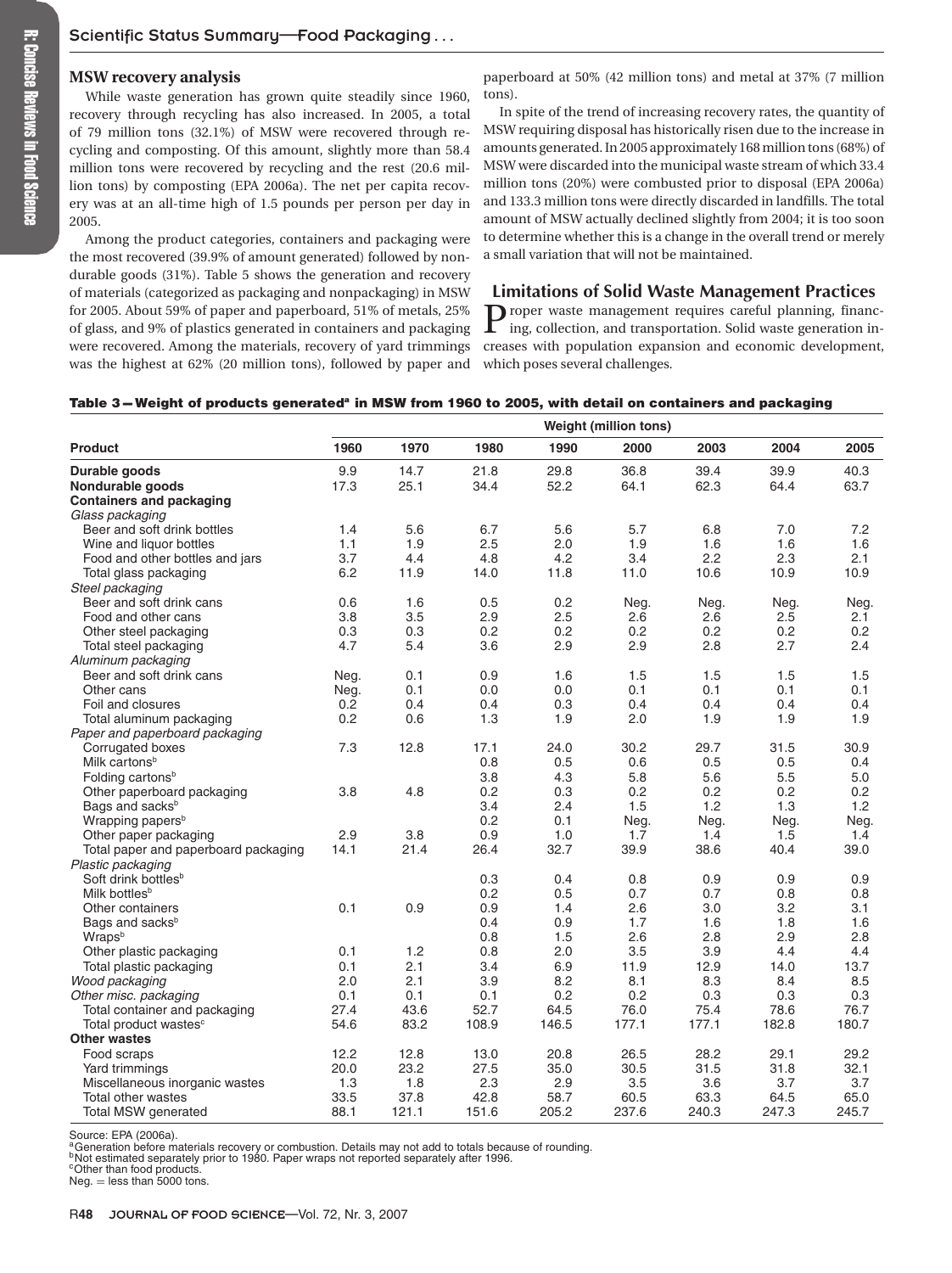# **Source reduction compared to convenience**

Source reduction and convenience are often opposing pressures in food packaging. Convenience features such as unit packages, dispensability, and microwavability usually require additional packaging, which is directly at odds with source reduction efforts. Similarly, tamper indication features also add to the amount of waste generated. Consumers dictate what is produced by what they choose to buy, and industry will produce what consumers demand if it can be done profitably. At some point, consumers need to evaluate whether the convenience and added safety are worth the increase in materials. Source reduction can be accelerated if consumers are willing to accept the loss of convenience and modify their buying habits accordingly. Refillable plastic containers have been developed as a strategy for source reduction but their use has declined in favor of nonreturnable containers.

Two competing trends influence source reduction of packaging materials. One trend is toward more economical bulk packs that

need less packaging material per unit of product. If the ratio of package dimensions remains constant, increased size will increase the enclosure dimensions as a square function and increase the volume as a cube function. Therefore, the volume increases more rapidly, resulting in less packaging per unit volume. The trend toward larger sizes (as is typical in warehouse clubs) therefore represents a source reduction. The competing trend is for convenience and portion servings, in which individual portions are packaged, thereby increasing packaging usage. If all of the food is consumed, unit packaging would increase MSW. However, large portion sizes for small families can lead to food waste (food becomes unacceptable by physical, chemical, or biological means) and thus increase total discards.

Materials for reuse and recycling must be sufficiently cleaned to remove any safety hazard posed by contaminants. The materials are often washed with powerful (usually caustic) detergents that create liquid waste that must be properly treated. Furthermore, transportation costs can be high, depending on the proximity of

| Table 4 – Percentage of products generated <sup>a</sup> in MSW from 1960 to 2005, with detail on containers and packaging |  |  |  |
|---------------------------------------------------------------------------------------------------------------------------|--|--|--|
|---------------------------------------------------------------------------------------------------------------------------|--|--|--|

|                                      |       |       |       |       | Percent of total generation |       |         |       |
|--------------------------------------|-------|-------|-------|-------|-----------------------------|-------|---------|-------|
| <b>Product</b>                       | 1960  | 1970  | 1980  | 1990  | 2000                        | 2003  | 2004    | 2005  |
| Durable goods                        | 11.3  | 12.1  | 14.4  | 14.5  | 15.6                        | 16.4  | 16.1    | 16.4  |
| Nondurable goods                     | 19.7  | 20.7  | 22.7  | 25.4  | 27.0                        | 25.9  | 26.0    | 25.9  |
| <b>Containers and packaging</b>      |       |       |       |       |                             |       |         |       |
| Glass packaging                      |       |       |       |       |                             |       |         |       |
| Beer and soft drink bottles          | 1.6   | 4.6   | 4.4   | 2.7   | 2.4                         | 2.8   | 2.8     | 2.9   |
| Wine and liquor bottles              | 1.2   | 1.6   | 1.6   | 1.0   | 0.8                         | 0.7   | 0.6     | 0.7   |
| Food and other bottles and jars      | 4.2   | 3.7   | 3.2   | 2.0   | 1.4                         | 0.9   | 0.9     | 0.9   |
| Total glass packaging                | 7.0   | 9.8   | 9.2   | 5.8   | 4.6                         | 4.4   | 4.4     | 4.4   |
| Steel packaging                      |       |       |       |       |                             |       |         |       |
| Beer and soft drink cans             | 0.7   | 1.3   | 0.3   | 0.1   | Neg.                        | Neg.  | Neg.    | Neg.  |
| Food and other cans                  | 4.3   | 2.9   | 1.9   | 1.2   | 1.1                         | 1.1   | 1.0     | 0.9   |
| Other steel packaging                | 0.3   | 0.2   | 0.2   | 0.1   | 0.1                         | 0.1   | 0.1     | 0.1   |
| Total steel packaging                | 5.3   | 4.4   | 2.4   | 1.4   | 1.2                         | 1.2   | 1.1     | 1.1   |
| Aluminum packaging                   |       |       |       |       |                             |       |         |       |
| Beer and soft drink cans             | Neg.  | 0.1   | 0.6   | 0.8   | 0.6                         | 0.6   | 0.6     | 0.6   |
| Other cans                           | Neg.  | Neg.  | Neg.  | Neg.  | Neg.                        | Neg.  | Neg.    | Neg.  |
| Foil and closures                    | 0.2   | 0.3   | 0.3   | 0.2   | 0.2                         | 0.2   | 0.2     | 0.2   |
| Total aluminum packaging             | 0.2   | 0.5   | 0.8   | 0.9   | 0.8                         | 0.8   | 0.8     | 0.8   |
| Paper and paperboard packaging       |       |       |       |       |                             |       |         |       |
| Corrugated boxes                     | 8.3   | 10.5  | 11.3  | 11.7  | 12.7                        | 12.4  | 12.7    | 12.6  |
| Milk cartons <sup>b</sup>            |       |       | 0.5   | 0.2   | 0.2                         | 0.2   | 0.2     | 0.2   |
| Folding cartons <sup>b</sup>         |       |       | 2.5   | 2.1   | 2.4                         | 2.3   | $2.2\,$ | 2.0   |
| Other paperboard packaging           | 4.4   | 4.0   | 0.2   | 0.1   | 0.1                         | 0.1   | 0.1     | 0.1   |
| Bags and sacks <sup>b</sup>          |       |       | 2.2   | 1.2   | 0.6                         | 0.5   | 0.5     | 0.5   |
| Wrapping papers <sup>b</sup>         |       |       | 0.1   | 0.1   | Neg.                        | Neg.  | Neg.    | Neg.  |
| Other paper packaging                | 3.3   | 3.1   | 0.6   | 0.5   | 0.7                         | 0.6   | 0.6     | 0.6   |
| Total paper and paperboard packaging | 16.0  | 17.7  | 17.4  | 15.9  | 16.8                        | 16.1  | 16.3    | 15.9  |
| Plastic packaging                    |       |       |       |       |                             |       |         |       |
| Soft drink bottles <sup>b</sup>      |       |       | 0.2   | 0.2   | 0.3                         | 0.4   | 0.3     | 0.3   |
| Milk bottles <sup>b</sup>            |       |       | 0.2   | 0.3   | 0.3                         | 0.3   | 0.3     | 0.3   |
| Other containers                     | 0.1   | 0.8   | 0.6   | 0.7   | 1.1                         | 1.2   | 1.3     | 1.3   |
| Bags and sacks <sup>b</sup>          |       |       | 0.3   | 0.5   | 0.7                         | 0.7   | 0.7     | 0.7   |
| Wrapsb                               |       |       | 0.6   | 0.7   | 1.1                         | 1.1   | 1.2     | 1.1   |
| Other plastic packaging              | 0.1   | 1.0   | 0.5   | 1.0   | 1.5                         | 1.6   | 1.8     | 1.8   |
| Total plastic packaging              | 0.1   | 1.7   | 2.2   | 3.4   | 5.0                         | 5.4   | 5.6     | 5.6   |
| Wood packaging                       | 2.3   | 1.7   | 2.6   | 4.0   | 3.4                         | 3.5   | 3.4     | 3.5   |
| Other misc. packaging                | 0.1   | 0.1   | 0.1   | 0.1   | 0.1                         | 0.1   | 0.1     | 0.1   |
| Total container and packaging        | 31.1  | 36.0  | 34.7  | 31.4  | 32.0                        | 31.4  | 31.8    | 31.2  |
| Total product wastes <sup>c</sup>    | 62.0  | 68.8  | 71.8  | 71.4  | 74.5                        | 73.7  | 73.9    | 73.5  |
| <b>Other wastes</b>                  |       |       |       |       |                             |       |         |       |
| Food scraps                          | 13.8  | 10.6  | 8.6   | 10.1  | 11.1                        | 11.7  | 11.8    | 11.9  |
| Yard trimmings                       | 22.7  | 19.2  | 18.1  | 17.1  | 12.8                        | 13.1  | 12.8    | 13.1  |
| Miscellaneous inorganic wastes       | 1.5   | 1.5   | 1.5   | 1.4   | 1.5                         | 1.5   | 1.5     | 1.5   |
| Total other wastes                   | 38.0  | 31.2  | 28.2  | 28.6  | 25.5                        | 26.3  | 26.1    | 26.5  |
| Total MSW generated                  | 100.0 | 100.0 | 100.0 | 100.0 | 100.0                       | 100.0 | 100.0   | 100.0 |

Source: EPA (2006a).

<sup>a</sup>Generation before materials recovery or combustion. Details may not add to totals because of rounding.<br><sup>b</sup>Not estimated separately prior to 1980. Paper wraps not reported separately after 1996.

<sup>c</sup>Other than food products  $Neg. = less than 5000 tons$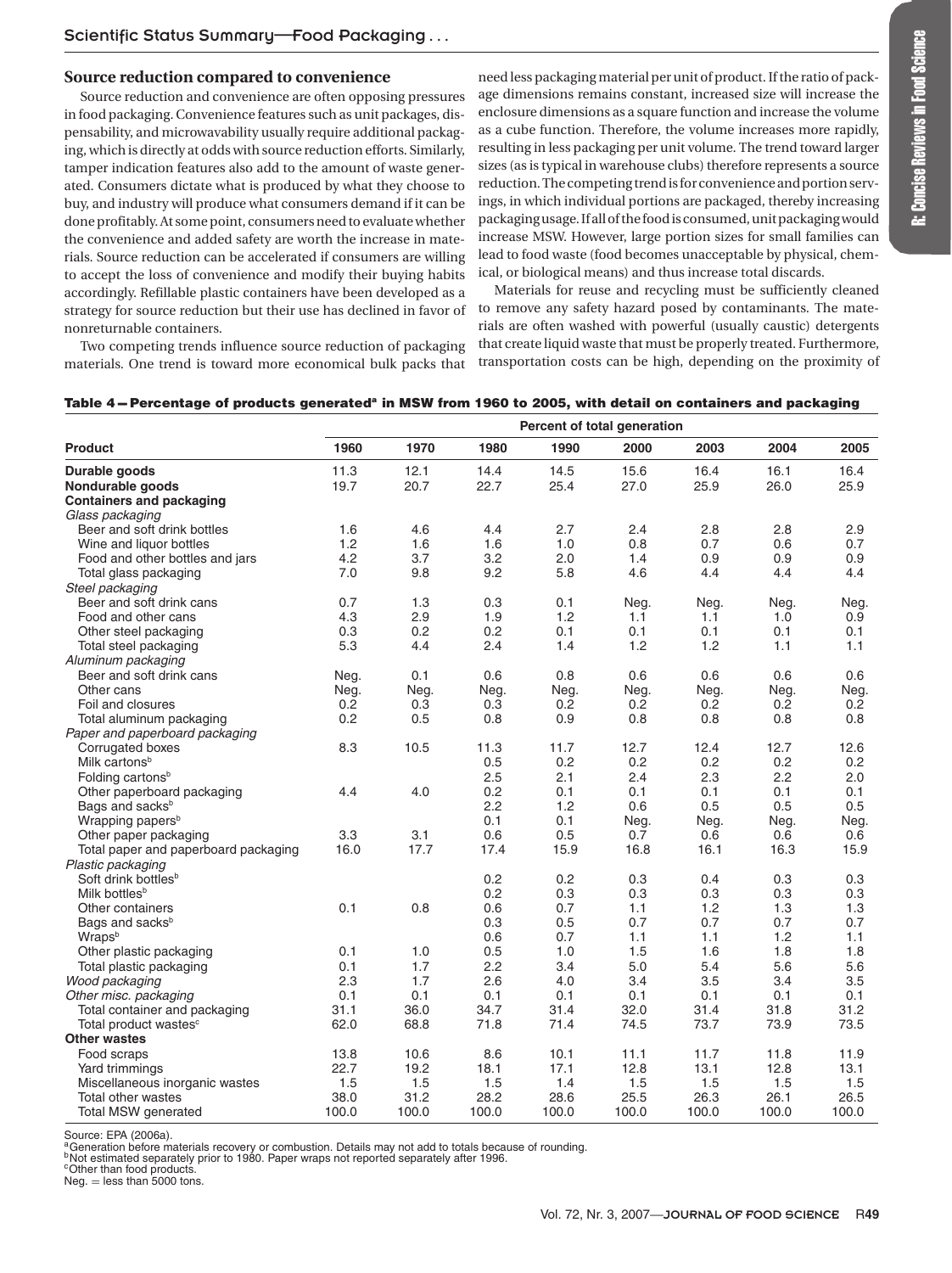each plant (Stilwell and others 1991). Shipment of reusable or recyclable containers over long distances may require more energy than is saved by refilling. Glass is a heavy material, and recycling crushed glass (cullet) requires transportation of postconsumer glass to a limited number of glass manufacturing facilities. If oil prices increase, the transportation distance that can be justified decreases. Lifecycle analysis studies can help determine the environmental impacts and resource demands of different waste management scenarios.

An unintended negative consequence of bottle bills is the entry of potentially contaminated materials into a food environment when the beverage containers are brought in for redemption. For example, if a bottle were used for garden chemicals, gasoline transfer, or any other nonfood use prior to return, this contamination could pose a hazard at the place of return if it were a food establishment. Furthermore, if the bottle were not adequately cleaned before recycling, the contamination could ultimately transfer to a new package made with the recycled materials. Unless they are rinsed to remove food residues, used soft drink bottles can also attract insects and other pests into a food establishment and foster the growth of microorganisms. This concern exists among many food establishments (Carolina Recycling Assn. 2002). These potential problems can be resolved, but the costs subtract from the realized benefits. The use of recycling centers instead of food establishments reduces these concerns.

#### **Landfilling compared to the environment**

Because landfills have the potential to contaminate air and groundwater, proper design, construction, and management are

essential to prevent environmental damage. Prior to 1970, landfills were sited on the most convenient, least expensive lands, such as wetlands, marshes, quarries, spent mines, and gravel pits. Environmental impact with regard to toxic matter generation was not considered. The only environmental consideration was to cover the solid waste with soil to reduce odors, litter, and rodents.

In 1991, the emergence of evidence that siting landfills in wetland areas created groundwater contamination caused the promulgation of MSW Landfills Criteria (40 CFR Part 258). The standards address location restrictions, operating practices, and requirements for composite liners, leachate collection and removal, and groundwater monitoring.

Improperly designed landfills contaminate groundwater when water from rain or the waste itself permeates the landfill and dissolves substances in the waste. Acidic/alkaline conditions can enhance the extraction of certain substances. Under the standards, composite liners prevent leachate from reaching groundwater and allow its collection and treatment before disposal. Even though these efforts minimize groundwater contamination, limiting air and water permeation of waste also hinders the degradation of organic material within landfills. EPA's research into bioreactors and support of composting are attempts to better address the management of organic waste.

Many MSW landfills are also subject to air emission standards (40 CFR Part 60, Subparts Cc and WWW). Landfill gas emissions contain methane, carbon dioxide, and more than 100 different nonmethane organic compounds such as vinyl chloride, toluene, and benzene. Air emission standards require gas collection and treatment

#### **Table 5 - Impact of packaging materials and recycling on MSW 2005<sup>a</sup>**

| <b>Materials</b>                   | Weight generated<br>(million tons) | <b>Weight recovered</b><br>(million tons) | <b>Discards</b><br>(million tons) | Recovery as percentage of<br>generation |
|------------------------------------|------------------------------------|-------------------------------------------|-----------------------------------|-----------------------------------------|
| Paper and paperboards $(34.1\%)^b$ |                                    |                                           |                                   |                                         |
| Packaging                          | 39.0                               | 22.9                                      | 16.1                              | 58.8                                    |
| Nonpackaging                       | 44.9                               | 19.0                                      | 25.9                              | 42.4                                    |
| Total                              | 83.9                               | 42.0                                      | 41.9                              | 50.0                                    |
| Metals (7.6%)                      |                                    |                                           |                                   |                                         |
| Packaging                          | 4.3                                | 2.3                                       | 2.1                               | 51.3                                    |
| Nonpackaging                       | 14.5                               | 4.7                                       | 9.7                               | 33.0                                    |
| Total                              | 18.7                               | 6.9                                       | 11.8                              | 36.8                                    |
| Plastics (11.8%)                   |                                    |                                           |                                   |                                         |
| Packaging                          | 13.7                               | 1.3                                       | 12.4                              | 9.4                                     |
| Nonpackaging                       | 15.3                               | 0.4                                       | 14.9                              | 2.6                                     |
| Total                              | 28.9                               | 1.7                                       | 27.3                              | 5.7                                     |
| Glass (5.2%)                       |                                    |                                           |                                   |                                         |
| Packaging                          | 10.9                               | 2.8                                       | 8.2                               | 25.3                                    |
| Nonpackaging                       | 1.8                                | Neg.                                      | 1.8                               | Neg.                                    |
| Total                              | 12.8                               | 2.8                                       | 10.0                              | 21.6                                    |
| Wood packaging (5.7%)              |                                    |                                           |                                   |                                         |
| Packaging                          | 8.5                                | 1.3                                       | 18.4                              |                                         |
| Nonpackaging                       | 5.4                                | Neg.                                      | 5.4                               | Neg.                                    |
| Total                              | 13.9                               | 1.3                                       | 12.6                              | 9.4                                     |
| Other miscellaneous (1.9%)         |                                    |                                           |                                   |                                         |
| Packaging                          | 0.3                                | Neg.                                      | 0.3                               | Neg.                                    |
| Nonpackaging                       | 4.3                                | 1.2                                       | 3.1                               | 27.9                                    |
| Total                              | 4.6                                | 1.2                                       | 3.4                               | 26.1                                    |
| Rubber and leather (2.7%)          | 6.7                                | 1.0                                       | 5.7                               | 14.3                                    |
| Textiles (4.5%)                    | 11.1                               | 1.7                                       | 9.4                               | 15.3                                    |
| Yard wastes (13.1%)                | 32.1                               | 19.9                                      | 12.2                              | 62.0                                    |
| Food wastes (11.9%)                | 29.2                               | 0.7                                       | 28.5                              | 2.4                                     |
| Other wastes (1.5%)                | 3.7                                | Neg.                                      | 3.7                               | Neg.                                    |
| <b>Total MSW</b>                   | 245.7                              | 79.2                                      | 166.5                             | 32.1                                    |
| Total packaging                    | 76.7                               | 30.6                                      | 46.1                              | 39.9                                    |
| Total nonpackaging                 | 169.0                              | 48.6                                      | 120.4                             | 28.8                                    |

Source: EPA (2006a).

abetail may not add to totals because of rounding.

bPercentages after item represent percent of total MSW.

 $Neg. = negligible.$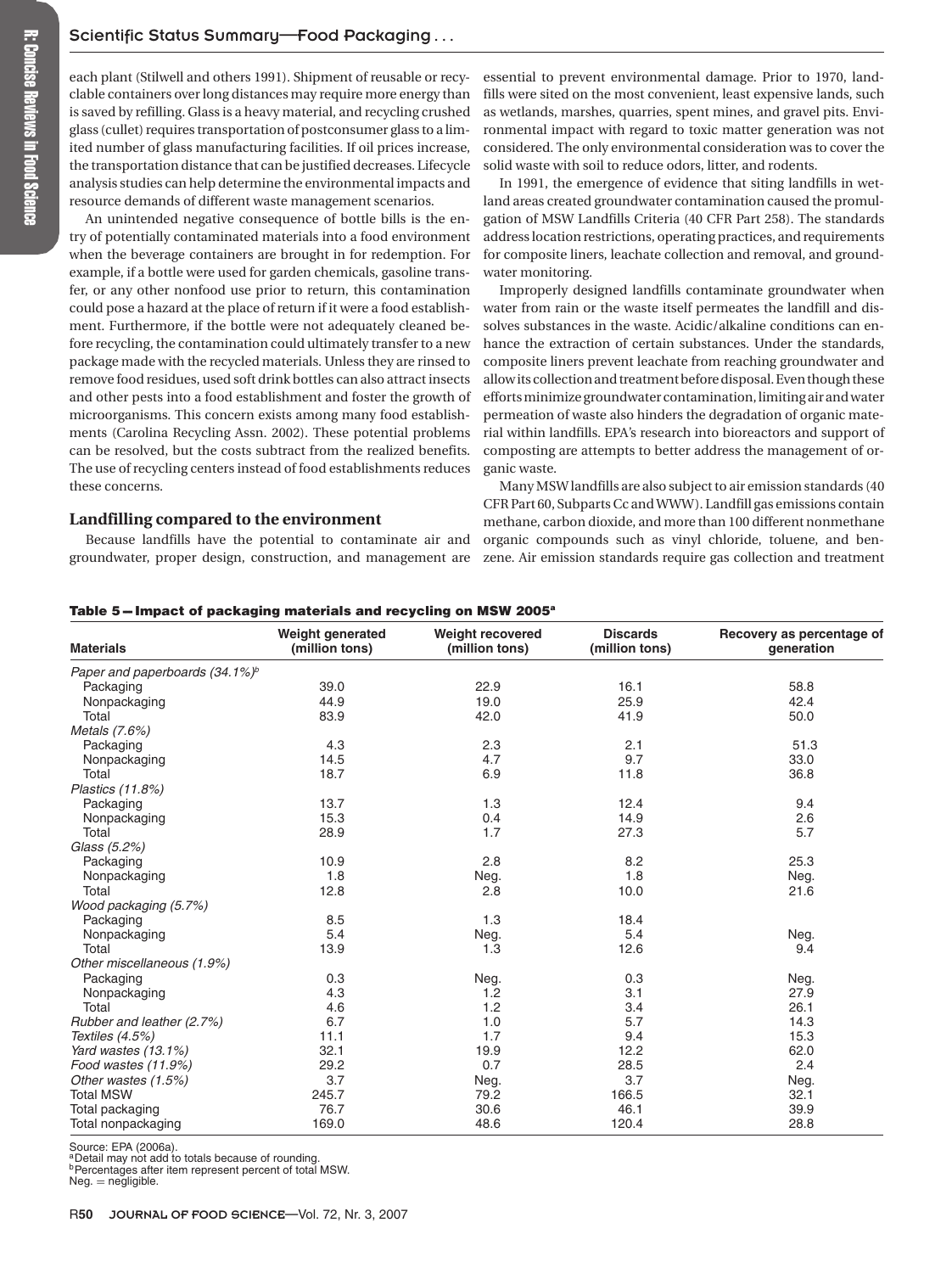systems; in addition, systems that incorporate energy recovery are encouraged.

Public opposition to siting of incinerators and landfills for waste disposal is described by the acronyms NIMBY (not in my backyard), NIMED (not in my election district), and NIMTO (not in my term of office). The siting problem is therefore not only an issue of technical significance but also economic, social, and political. Effective public involvement is a significant component of a comprehensive siting strategy.

## **Combustion compared to the environment**

With the continued decline in landfill capacity, combustion especially waste-to-energy combustion—is becoming a widely used method to address increased MSW disposal needs (166.7 million tons in 2005). However, with the exception of modular combustors, incinerators require considerable initial capital, and construction takes 3 to 5 y. In addition, incineration results in air emissions that must be considered and controlled. Carbon dioxide, a greenhouse gas, is released when products derived from fossil fuels (such as plastics) are burned. Pollution concerns include the emission of particulate matter, acidic gases (particularly sulfur dioxide and nitrogen oxides), heavy metals, halogens, dioxins, and products of incomplete combustion. Dioxins and halogens are released from incineration of chlorinated polymers, the most abundant of which is PVC, constituting approximately 1% of MSW. Incomplete combustion of the organic components of MSW is also possible with suboptimal operation of an incinerator.

Lead- and cadmium-based additives for plastics and colorants contribute to the heavy metal content of MWC ash. Although used in small quantity, these metals concentrate in the ash as the polymers are burned off. Ash disposal is currently managed as potentially hazardous material under Subtitle C of the Resource Conservation and Recovery Act. In addition, the Clean Air Act regulates MWCs. Several regulations are currently in place for new and existing MWCs (40 CFR Part 60, Subparts Ea, Eb, Cb, AAAA, and BBBB). In 2004 nearly all MWCs were equipped with particulates and acid gas controls in compliance with state and federal standards (Kiser 2004).

# **Packaging Legislation**

 $\Gamma$  ven though a complete discussion of legislative initiatives aimed at addressing the disposal of packaging materials is beyond the scope of this Scientific Status Summary, certain actions merit brief discussion. Legislation to address food packaging in MSW typically involves bottle bills and recycling programs, including requirements for recycling levels (Raymond Communications 2005).

Designed to encourage recycling and reduce litter, bottle bills appear to be making a positive impact: Litter surveys have shown a reduction in total roadside and beverage container litter in states with bottle bills (Container Recycling Inst. 2006b). The 11 states that have bottle bills are California, Connecticut, Delaware, Hawaii, Iowa, Maine, Massachusetts, Michigan, New York, Oregon, and Vermont (Container Recycling Inst. 2006a). Some of these states are attempting to expand bottle bill programs while others are reviewing their existing programs.

In addition, California, Oregon, and Wisconsin have passed rigid plastics packaging container requirements, which specify recycling rates for rigid containers. Proposals for similar legislation exist in New Jersey. Encouraging recycling is of obvious benefit; nevertheless, strict mandates can pose problems. The Chinese economy has expanded so rapidly that China is willing to purchase postconsumer materials, which could reduce the availability of such materials in the United States. As a result, recycling can occur on a global level but may make it difficult for states to meet their recycling targets.

The emphasis on packaging and solid waste management is different in other countries compared to the United States (Raymond Communications 2006). Numerous countries have implemented container deposit legislation, including Australia, Canada, Denmark, Germany, Norway, and Sweden. As a somewhat different approach, take-back programs require that companies collect and recycle a portion of their secondary packaging, such as shipping containers and outer wrapping. Such programs are in effect in many European countries. Some companies perform the take-back themselves, and some opt to join collection organizations.

Moreover, waste management programs add expenses that are passed on to the consumer, and the programs may or may not have the intended beneficial impact on solid waste reduction. For instance, the Duales System Deutschland program in Germany had to change to a for-profit organization because of Germany's lucrative packaging laws. Fee-based programs such as Green Dot charge companies for the right to sell packaged goods in certain locales; the fees may or may not be tied to recycling programs. Regulatory programs that impose fees on landfill disposal, such as those in Taiwan, affect the cost and choice of materials for packaging.

In some instances, requirements ostensibly designed to reduce the environmental impact of packaging are a veiled trade barrier. Examples include testing that must be performed in country or in certified labs, national standards that differ from international standards, take-back programs that impose greater expense on imports than domestic products, and unnecessary bans on substances irrelevant in the importing country such as tropical pesticides (Marsh 1993). Definitions can also result in trade barriers. For example, a mandate for recycled content that requires domestic sources for materials may be a trade barrier for imports.

# **Considerations for Use of Different Packaging Materials**

The key to successful packaging is to select the package mate-rial and design that best satisfy competing needs with regard to product characteristics, marketing considerations (including distribution needs and consumer needs), environmental and waste management issues, and cost. Not only is balancing so many factors difficult, but also it requires a different analysis for each product, considering factors such as the properties of the packaging material, the type of food to be packaged, possible food/package interactions, the intended market for the product, desired product shelf-life, environmental conditions during storage and distribution, product end use, eventual package disposal, and costs related to the package throughout the production and distribution process. Some of these factors are interrelated: for example, the type of food and the properties of the packaging material determine the nature of food– package interactions during storage. Other times, the factors are at odds with each other: for example, single-serving packaging meets consumer needs, but bulk packaging is better for environmental reasons. Table 6 provides an overview of the variety of factors at play in package selection.

# **Product characteristics**

A thorough knowledge of product characteristics, including deterioration mechanisms, distribution needs, and potential interactions with the package, is essential for package design and development. These characteristics concern the physical, chemical, biochemical, and microbiological nature of the product. Materials that provide optimum protection of product quality and safety are most preferred. Similarly, distribution systems and conditions help determine the type of packaging material used.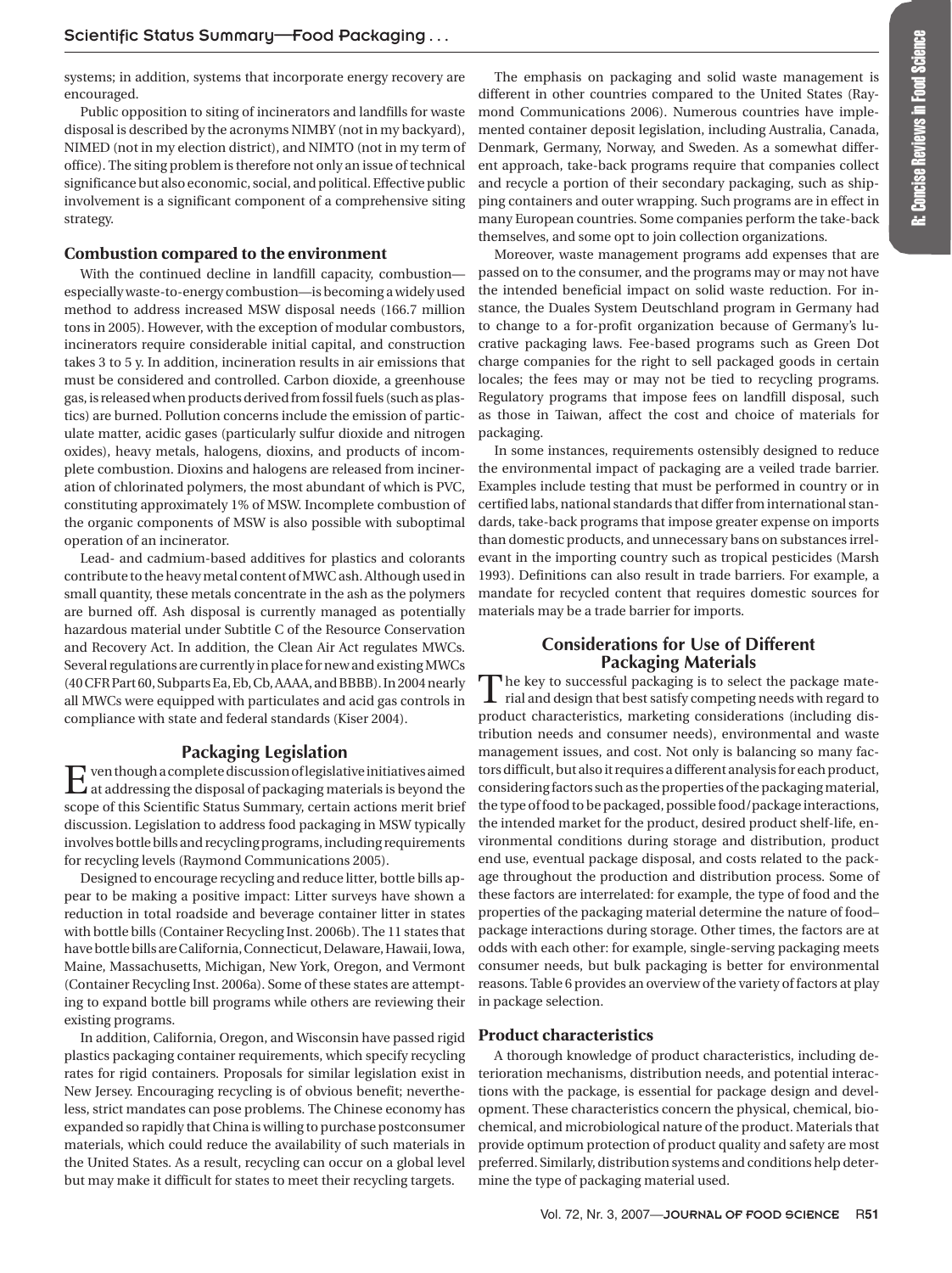| and can use it. |  |
|-----------------|--|
|                 |  |
|                 |  |
| i<br>did        |  |
| ֚<br>l<br>֚֚֬   |  |
|                 |  |
|                 |  |
|                 |  |

|                            | Table 6 – Properties, environmental issues, and cost for packaging materials                       |                                                                                          |                                                                                                            |                                                                                   |                                                                        |                                                                                                          |                                                                 |
|----------------------------|----------------------------------------------------------------------------------------------------|------------------------------------------------------------------------------------------|------------------------------------------------------------------------------------------------------------|-----------------------------------------------------------------------------------|------------------------------------------------------------------------|----------------------------------------------------------------------------------------------------------|-----------------------------------------------------------------|
|                            |                                                                                                    | Product characteristics/food compatibility                                               |                                                                                                            | Consumer/marketing issues                                                         |                                                                        | Environmental issues                                                                                     |                                                                 |
| Material                   | Advantages                                                                                         | Disadvantages                                                                            | Advantages                                                                                                 | Disadvantages                                                                     | Advantages                                                             | Disadvantages                                                                                            | Cost                                                            |
| Glass                      | · Withstands heat processing<br>Impermeable to moisture<br>• Nonreactive (inert)<br>and gases      | · Needs a separate closure<br>· Brittle and breakable                                    | · Transparent, allows<br>• Can be colored for<br>consumer to see<br>light-sensitive<br>products<br>product | Poor portability: heavy<br>· Relatively difficult to<br>and breakable<br>decorate | recycled content<br>· Often contains<br>Recyclable<br>Reusable         | · Heavy and bulky to<br>transport                                                                        | <b>Low cost material but</b><br>somewhat costly to<br>transport |
| Aluminum                   | · Withstands heat processing<br>· Impermeable to moisture<br>· Resistant to corrosion<br>and gases | ● Cannot be welded<br>● Limited structural strength                                      | lightweight, and not<br>Easy to decorate<br>Good portability,<br>Lightweight<br>breakable                  | • Limited shapes                                                                  | incentive to<br>• Lightweight<br>• Economic<br>Recyclable<br>recycle   | · Separation difficulties<br>· No disadvantages in<br>in laminated form<br>rigid form                    | but value encourages<br>· Relatively expensive<br>recycling     |
| Tinplate                   | Withstands heat processing<br>Resistant to corrosion<br>Strong and formable<br>Impermeable         | · Can react with foods;<br>coating required                                              | Easy to decorate                                                                                           | • Typically requires a can<br>opener to access<br>product                         | easily separated<br>· Magnetic thus<br>· Recyclable                    | • Heavier than<br>aluminum                                                                               | • Cheaper than<br>aluminum                                      |
| Tin-free steel             | · Withstands heat processing<br>■ Strong<br>● Good resistance to<br>corrosion                      | · Less resistant to corrosion<br>es<br>· Difficult to weld, requir<br>removal of coating | <b>Easy to decorate</b>                                                                                    | • Typically requires a can<br>opener to access<br>product                         | easily separated<br>· Magnetic thus<br>· Recyclable                    | • Heavier than<br>aluminum                                                                               | • Cheaper than tinplate                                         |
| Polyolefins                | · Resistant to chemicals<br>Good moisture barrier<br>Strong                                        | · Poor gas barrier                                                                       | · Lightweight                                                                                              | · Slight haze or<br>translucency                                                  | incineration<br>• High energy<br>Recyclable <sup>a</sup><br>source for | semi-rigid form but<br>dentification and<br>Easily recycled in<br>separation more<br>difficult for films | • Low cost                                                      |
| Polyesters                 | · Good barrier properties<br>· Withstands hot filling<br>· Strong                                  |                                                                                          | Shatter resistant<br>· High clarity                                                                        |                                                                                   | · Recyclablea.b                                                        | identification and<br>separation more<br>Easily recycled in<br>difficult for films<br>rigid form but     | Inexpensive but higher<br>cost among plastics                   |
| chloride<br>Polyvinyl      | Resistant to chemicals<br>· Moldable<br>$\bullet$                                                  |                                                                                          | • High clarity                                                                                             |                                                                                   | $\bullet$ Recyclable <sup>a</sup>                                      | Requires separating<br>from other waste<br>Contains chlorine                                             | · Inexpensive                                                   |
| Polyvinylidene<br>chloride | · High barrier to moisture<br>· Withstands hot filling<br>· Heat sealable<br>and gases             |                                                                                          | · Maintains product<br>quality                                                                             |                                                                                   | · Recyclable <sup>a</sup>                                              | Requires separating<br>from other waste<br>Contains chlorine                                             | Inexpensive but higher<br>cost among plastics                   |

(continued on next page)

(continued on next page)

# Scientific Status Summary—Food Packaging . . .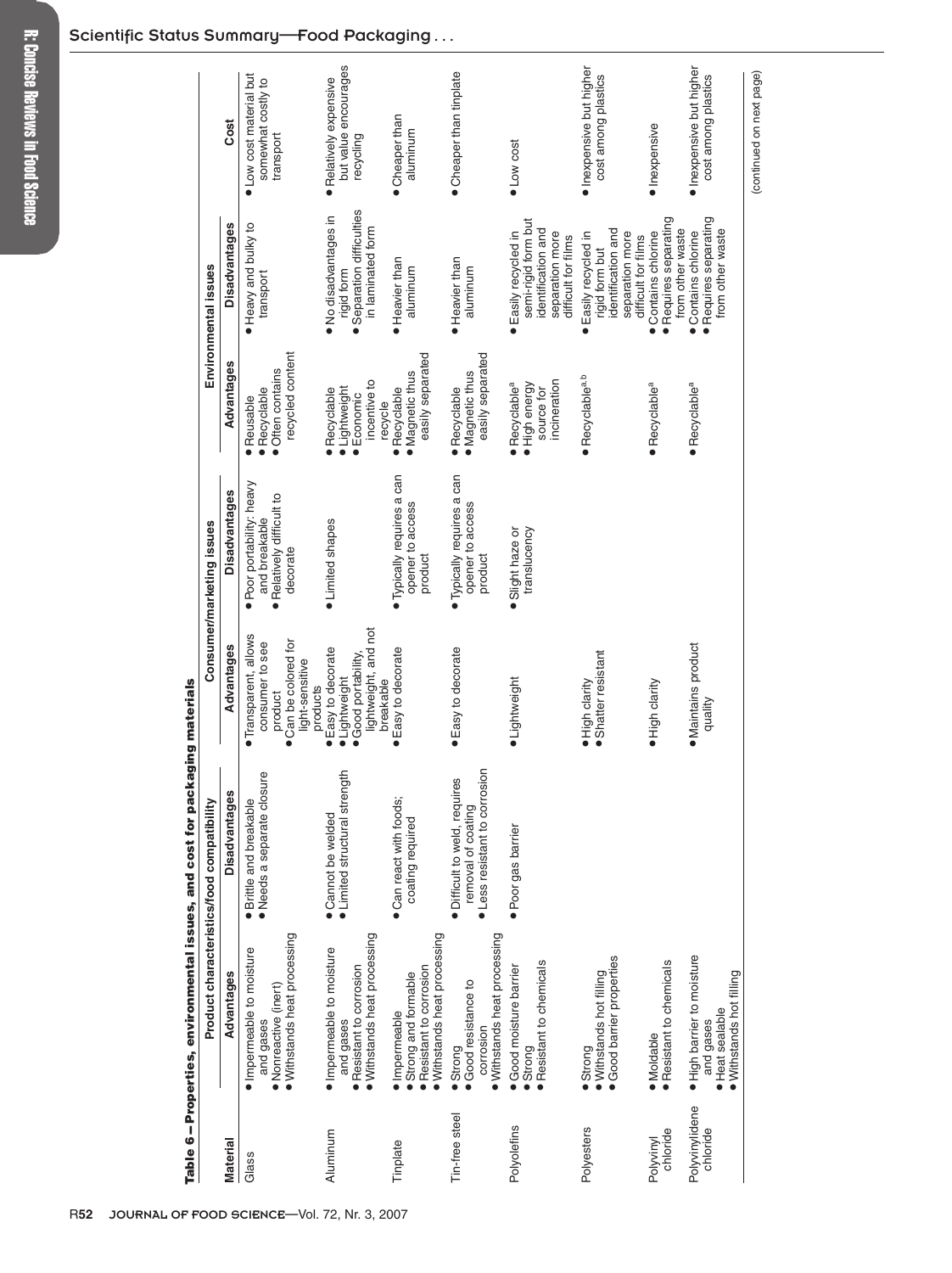|                           |                                                                                                        | Product characteristics/food compatibility                                                                                                                                                                                     |                                                                  | Consumer/marketing issues                    |                                             | Environmental issues                      |                                                 |
|---------------------------|--------------------------------------------------------------------------------------------------------|--------------------------------------------------------------------------------------------------------------------------------------------------------------------------------------------------------------------------------|------------------------------------------------------------------|----------------------------------------------|---------------------------------------------|-------------------------------------------|-------------------------------------------------|
| <b>Material</b>           | Advantages                                                                                             | <b>Disadvantages</b>                                                                                                                                                                                                           | Advantages                                                       | <b>Disadvantages</b>                         | Advantages                                  | <b>Disadvantages</b>                      | Cost                                            |
| Polystyrene               | · Available in rigid, film, and<br>foam form                                                           | ဖ<br>· Poor barrier propertie                                                                                                                                                                                                  | Good clarity                                                     |                                              | $\bullet$ Recyclable <sup>a</sup>           | · Requires separating<br>from other waste | · Inexpensive                                   |
| Polyamide                 | Strong<br>Good barrier properties                                                                      |                                                                                                                                                                                                                                |                                                                  |                                              | · Recyclable <sup>a</sup>                   | · Requires separating<br>from other waste | · Inexpensive but higher<br>cost among plastics |
| Ethylene vinyl<br>alcohol | • High barrier to gases and<br>oils/fat                                                                | • Low moisture barrier/<br>moisture sensitive                                                                                                                                                                                  | quality for oxygen-<br>sensitive products<br>· Maintains product |                                              | $\bullet$ Recyclable <sup>a</sup>           | · Requires separating<br>from other waste | · Inexpensive when<br>used as thin film         |
| PLA                       | · Biodegradable hydrolysable                                                                           |                                                                                                                                                                                                                                |                                                                  |                                              | Recyclablea.c                               | · Requires separating<br>from other waste | · Relatively expensive                          |
| paperboard<br>Paper &     | weight characteristics<br>• Very good strength to                                                      | · Poor barrier to light                                                                                                                                                                                                        | • Low-density materials                                          | · Moisture sensitive, loses<br>strength with | renewable<br>· Made from                    |                                           | • Low cost                                      |
|                           |                                                                                                        | unsuitable for food contact<br>· Recycled content makes it<br>material                                                                                                                                                         | · Easily decorated                                               | increasing humidity<br>Tears easily          | <b>Recyclable</b> <sup>b</sup><br>resources |                                           |                                                 |
|                           |                                                                                                        |                                                                                                                                                                                                                                | · Efficient, low cost                                            |                                              |                                             |                                           |                                                 |
| Laminates/co-             | · Properties can be tailored                                                                           |                                                                                                                                                                                                                                | protection<br>● Flexibility in design                            |                                              | • Often allows for                          | • Layer separation is                     | · Relatively expensive                          |
| extrusions                | for product needs                                                                                      |                                                                                                                                                                                                                                | and characteristics                                              |                                              | reduction<br>source                         | required                                  | but cost effective<br>for purpose               |
| the materials.            | Recycled extensively for nonfood product uses.<br>Can be broken down to monomer level and reprocessed. | PAII thermoplastics are technically recycled and are recycled are recycled at the production environment, which contributes to lower cost. As inexpensive materials, postconsumer recycling competes with ease of separating a |                                                                  |                                              |                                             |                                           |                                                 |
|                           |                                                                                                        |                                                                                                                                                                                                                                |                                                                  |                                              |                                             |                                           |                                                 |

In particular, food/package interaction plays an important role in the proper selection of packaging materials for various food applications. Each packaging material has different inherent properties (for example, rigidity and permeability to gases). These properties affect the selection of which material is best for a particular food, given the characteristics of that food (for example, acidity and light sensitivity).

Food/package interaction involves the transportation of low molecular weight compounds such as gases or vapors and water from (1) the food through the package, (2) the environment through the package, (3) the food into the package, and/or (4) the package into the food (IFT 1988). It may also include chemical changes in the food, package, or both. These interactions result in food contamination (a potential health issue), loss of package integrity (a potential safety issue), or decrease in quality.

The most common food–package interactions are the migration of low molecular weight substances such as stabilizers, plasticizers, antioxidants, monomers, and oligomers from plastic packaging materials into food (Arvanitoyannis and Bosnea 2004). Furthermore, low molecular weight compounds (volatile and nonvolatile) may migrate from food into packaging materials through the sorption mechanism (Hotchkiss 1997). The volatile substances such as flavors and aromas directly affect food quality while the nonvolatile compounds such as fat and pigments affect the package (Tehrany and Desobry 2004).

# **Marketing**

Marketing is a prerequisite to successful innovation in the packaging industry; it promotes products in a competitive marketplace and increases consumer choice (Coles 2003). Consumers are consistently looking for packages that offer convenience attributes such as resealability, container portability (lightweight materials preferred), ease of opening, convenient preparation features, and product visibility.

# **Environmental characteristics**

As a comprehensive analysis of the material from production to disposal, life cycle analysis is important in determining the environmental impact of a package. The analysis incorporates a quantitative evaluation of environmental costs, considering issues such as material use, energy consumption, and waste generation (Smith and White 2000). The sustainability goal inherent within the cradle-tocradle concept (imposing zero impact on future generations) builds on life cycle analysis to address material and energy recovery as well (McDonough and Braungart 2002). Furthermore, new packaging materials are being developed to facilitate the goal of true sustainability.

# **Balancing priorities**

Ideally, a food package would consist of materials that maintain the quality and safety of the food indefinitely with no degradation over time; are attractive, convenient, and easy to use while conveying all pertinent information; are made from renewable resources, generating no waste for disposal; and are inexpensive. Rarely, if ever, do today's food packages meet this lofty goal. Creating a food package is as much art as science, trying to achieve the best overall result without falling below acceptable standards in any single category (an exercise in balancing and negotiation).

From a product characteristic perspective, the inertness and absolute barrier properties of glass make it the best choice material for most packaging applications. However, the economic disadvantage of glass boosts the use of alternatives such as plastic. While plastics offer a wide range of properties and are used in various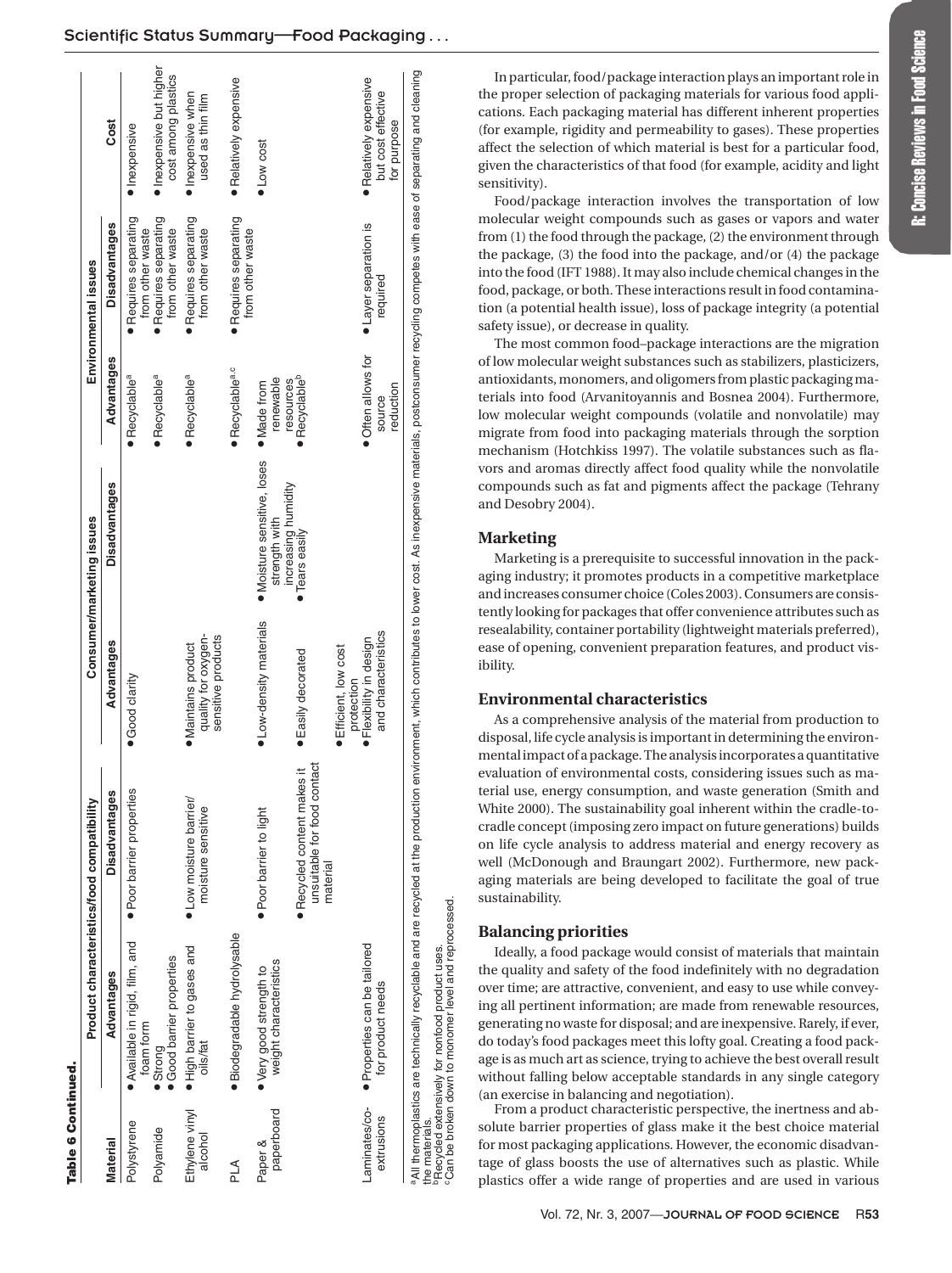food applications, their permeability is less optimal—unlike metal, which is totally impervious to light, moisture, and air. Attempts to balance competing needs can sometimes be addressed by mixing packaging materials—such as combining different plastics through co-extrusion or lamination—or by laminating plastics with foil or paper.

Ultimately, the consumer plays a significant role in package design. Consumer desires drive product sales, and the package is a significant sales tool. Although a bulk glass bottle might be the best material for fruit juice or a sport beverage, sales will be affected if competitors continue to use plastic to meet the consumer desire for shatterproof, portable, single-serving containers.

#### **Conclusion**

The primary purpose of food packaging must continue to be maintaining the safety, wholesomeness, and quality of food. The impact of packaging waste on the environment can be minimized by prudently selecting materials, following EPA guidelines, and reviewing expectations of packaging in terms of environmental impact. Knowledgeable efforts by industry, government, and consumers will promote continued improvement, and an understanding of the functional characteristics of packaging will prevent much of the well-intentioned but ill-advised solutions that do not adequately account for both preconsumer and postconsumer packaging factors.

#### **Acknowledgments**

IFT thanks the following individuals for reviewing the manuscript of this Scientific Status Summary: John Krochta, Ph.D., Professor, Dept. of Food Science and Technology, Univ. of California, Davis; Mohan Rao, Ph.D., Research and Development, Frito-Lay Inc.; Joseph Marcy, Ph.D., Professor, Dept. of Food Science and Technology, Virginia Polytechnic Inst. and State Univ.; and Jung Hoon Han, Ph.D., Assistant Professor, Univ. of Manitoba.

Mary Helen Arthur and Toni Tarver, Scientific and Technical Communications Manager, Institute of Food Technologists, contributed to the preparation and editing of this Scientific Status Summary.

#### **References**

- Aluminum Assn. 2006. North America aluminum industry—a quick review. Arlington, Va.: Aluminum Assn. Available from: http://www.aluminum.org/ Content/NavigationMenu/News and Stats/Statistics Reports/Facts At A Glance/ factsataglance05.pdf. Accessed 2007 Jan 10.
- American Plastics Council. 2004. 2004 National post-consumer plastic recycling report. Arlington, Va.: American Plastics Council. 12 p.
- American Plastics Council. 2006a. The many uses of plastics. Arlington, Va.: American Plastics Council. Available from: http://www.americanplasticscouncil. org/s apc/sec.asp?TRACKID=&SID=6&VID=86&CID=312&DID=930. Accessed 2006 Oct 23.
- American Plastics Council. 2006b. Resin identification codes—plastic recycling codes. Arlington, Va.: American Plastics Council. Available from: http:// americanplasticscouncil.org/s apc/sec.asp?TRACKID=&CID=313&DID=931. Accessed 2006 Oct 23.
- Arvanitoyannis IS, Bosnea L. 2004. Migration of substances from food packaging materials to foods. Crit Rev Food Sci Nutr 44(3):63–76.
- Auras R, Harte B, Selke S. 2004. An overview of polyactides as packaging materials. Macromol Biosci 4(9):835–64.
- Bastioli C. 2005. Handbook of biodegradable polymers. Toronto-Scarborough, Ontario, Canada: ChemTec Publishing. 533 p.
- Carolina Recycling Assn. 2002. The bottle bill battle [fact sheet]. Pittsboro, N.C.: Carolina Recycling Assn. 2 p.
- Codex Alimentarius Commission. 2004. Report of the 20th session of the Codex committee on general principles. Joint FAO/WHO food standards programme. 2004 May 2–7. Paris, France. 44 p.
- Coles R. 2003. Introduction. In: Coles R, McDowell D, Kirwan MJ, editors. Food packaging technology. London, U.K.: Blackwell Publishing, CRC Press. p 1–31.
- Container Recycling Inst. 2006a. Beverage container deposit systems in the United States: key features. Washington, D.C.: Container Recycling Inst. Available from: http://www.bottlebill.org/legislation/usa deposit.htm. Accessed 2007 Jan 9.
- Container Recycling Inst. 2006b. Bottle bill impact: litter. Washington, D.C.: Container Recycling Inst. Available from: http://www.bottlebill.org/impacts/litter.htm. Accessed 2006 Dec 15.
- [EPA] Environmental Protection Agency (U.S.). 1989. The solid waste dilemma: an agenda for action. EPA530-SW-89-019. Washington, D.C.: EPA. p 70.
- [EPA] Environmental Protection Agency (U.S.). 1990. Characterization of municipal solid waste in the United States: 1990 update. EPA530-SW-90-042. Washington, D.C.: **EPA**
- [EPA] Environmental Protection Agency (U.S.). 1997. Landfill reclamation. EPA530-F-97-001. Washington, D.C.: EPA. p 8.
- [EPA] Environmental Protection Agency (U.S.). 2002. Solid waste management: a local challenge with global impacts. EPA530-F-02-026. Washington, D.C.: EPA. p 5. [EPA] Environmental Protection Agency (U.S.). 2004. WasteWise 2004 annual
- report—sustaining excellence. EPA530-R-04-035. Washington, D.C.: EPA. p 13.
- [EPA] Environmental Protection Agency (U.S.). 2005. WasteWise 2005 annual report—forging ahead. EPA530-R-05-021. Washington, D.C.: EPA. p 13.
- [EPA] Environmental Protection Agency (U.S.). 2006a. Municipal solid waste in the United States: 2005 facts and figures. EPA530-R-06-011. Washington, D.C.: EPA. p 153.
- [EPA] Environmental Protection Agency (U.S.). 2006b. Plastics. Washington, D.C.: EPA. Available from: http://www.epa.gov/epaoswer/non-hw/muncpl/plastic.htm. Accessed 2006 Oct 26.
- [EPA] Environmental Protection Agency (U.S.). 2006c. Bioreactors. Washington, D.C.: EPA. Available from: http://www.epa.gov/epaoswer/non-hw/muncpl/landfill/ bioreactors.htm. Accessed 2006 Nov 30.
- European Union. 2005. Directive 2005/84/EC. Available from: http://europa.eu.int/ eur-ex/lex/LexUriServ/site/en/oj/2005/l 344/l 34420051227en00400043.pdf. Accessed 2006 Oct 26.
- [FAO] Food and Agriculture Organization of the United Nations. 1989. Prevention of post-harvest food losses: fruits, vegetables, and root crops. A training manual. Rome, Italy: FAO. Code: 17, AGRIS: J11, ISBN 92-5-102766-8.
- [FDA] Food and Drug Administration (U.S.). 2002. PVC devices containing plasticizer DEHP [FDA public health notification]. 2002 July 12. Washington, D.C.: FDA.
- Fellows P, Axtell B. 2002. Packaging materials. In: Fellows P, Axtell B, editors. Appropriate food packaging: materials and methods for small businesses. Essex, U.K.: ITDG Publishing. p 25-77
- Girling PJ. 2003. Packaging of food in glass containers. In: Coles R, McDowell D, Kirwan MJ, editors. Food packaging technology. London, U.K.: Blackwell Publishing, CRC Press. p 152–73.
- Golan E, Krissoff B, Kuchler F, Calvin L, Nelson K, Price G. 2004. Traceability in the U.S. food supply: economic theory and industry studies. Agricultural economic report nr 830. Washington, DC: Economic Research Service, U.S. Dept. of Agriculture. 48 p.
- [HHS] Dept. of Health and Human Services (U.S.). 2005. Report on carcinogens. 11th ed. Research Triangle Park, N.C.: National Toxicology Program, Public Health Service, **HHS**
- Hotchkiss JJ. 1997. Food-packaging interactions influencing quality and safety. Food Addit Contam 14(6-7):601–7.
- Hunt RG, Sellers VR, Frankalin WE, Nelson JM, Rathje WL, Hughes WW, Wilson DC. 1990. Estimates of the volume of MSW and selected components in trash cans and land fills. Tucson, Ariz.: Report prepared by The Garbage Project and Franklins Assn. Ltd. for the Council for Solid Waste Solutions.
- [IFT] Institute of Food Technologists. 1988. Migration of toxicants, flavors, and odoractive substances from flexible packaging materials to food [IFT scientific status summary]. Risch SJ, author. Food Tech 42(7):95–102.
- [IFT] Institute of Food Technologists. 1991. Effective management of food packaging: from production to disposal [IFT scientific status summary]. Marsh KS, author. Food Tech 45(5):225–34.
- [IFT] Institute of Food Technologists. 1997. Edible and biodegradable polymer films: challenges and opportunities [IFT scientific status summary]. Krochta JM, DeMulder-Johnston C, authors. Food Tech 51(2):61–74.
- Kirwan MJ. 2003. Paper and paperboard packaging. In: Coles R, McDowell D, Kirwan MJ, editors. Food packaging technology. London, U.K.: Blackwell Publishing, CRC Press. p 241–81.
- Kirwan MJ, Strawbridge JW. 2003. Plastics in food packaging. In: Coles R, McDowell D, Kirwan MJ, editors. Food packaging technology. London, U.K.: Blackwell Publishing, CRC Press. p 174–240.
- Kiser JVL. 2004. Beneficial waste-to-energy ash usage. In: Kiser JVL, Zannes M. The 2004 IWSA directory of waste-to-energy plants. Washington, D.C.: Integrated Waste Services Association. p 4–8.
- Kiser JVL, Zannes M. 2004. The 2004 IWSA directory of waste-to-energy plants. Washington, D.C.: Integrated Waste Services Association. p 31.
- Lau OW, Wong SK. 2000. Contamination in food from packaging materials. J Chrom. A 882(1–2):255–70.
- Lopez-Rubio A, Almenar E, Hernandez-Munoz P, Lagaron JM, Catala R, Gavara R. 2004. Overview of active polymer-based packaging technologies for food application. Food Rev Int 20(4):357–87.
- Marsh KS. 1993. Packaging as a supplier of health, filler of landfills, and excuse for trade barriers [abstract]. In: International symposium on packaging, economic development and the environment, 1992 Nov 9, Chicago Ill. Herndon, Va.: Inst. of Packaging Professionals. p 23–36.
- McDonough W, Braungart M. 2002. Cradle to cradle: remaking the way we make things. New York: North Point Press. 212 p.
- McKown C. 2000. Containers. In: Coatings on glass—technology roadmap workshop. 2000 Jan 18–19. Livermore, Calif: Sandia National Laboratories report. p 8–10.
- Miles DC, Briston JH. 1965. Polymer technology. New York: Chemical Publishing Co. Inc. 444 p.
- Miller C. 1993. Waste product profile: steel cans. Waste Age January 1993. p 69.
- Page B, Edwards M, May N. 2003. Metal cans. In: Coles R, McDowell D, Kirwan MJ, editors. Food packaging technology. London, U.K.: Blackwell Publishing, CRC Press. p 121–51.
- Rathje WL, Reilly MD, Hughes WW. 1985. Household garbage and the role of packaging—the United States/Mexico City household refuse comparison. Tucson, Ariz.: Solid Waste Council of the Paper Industry Publishing. p 116.